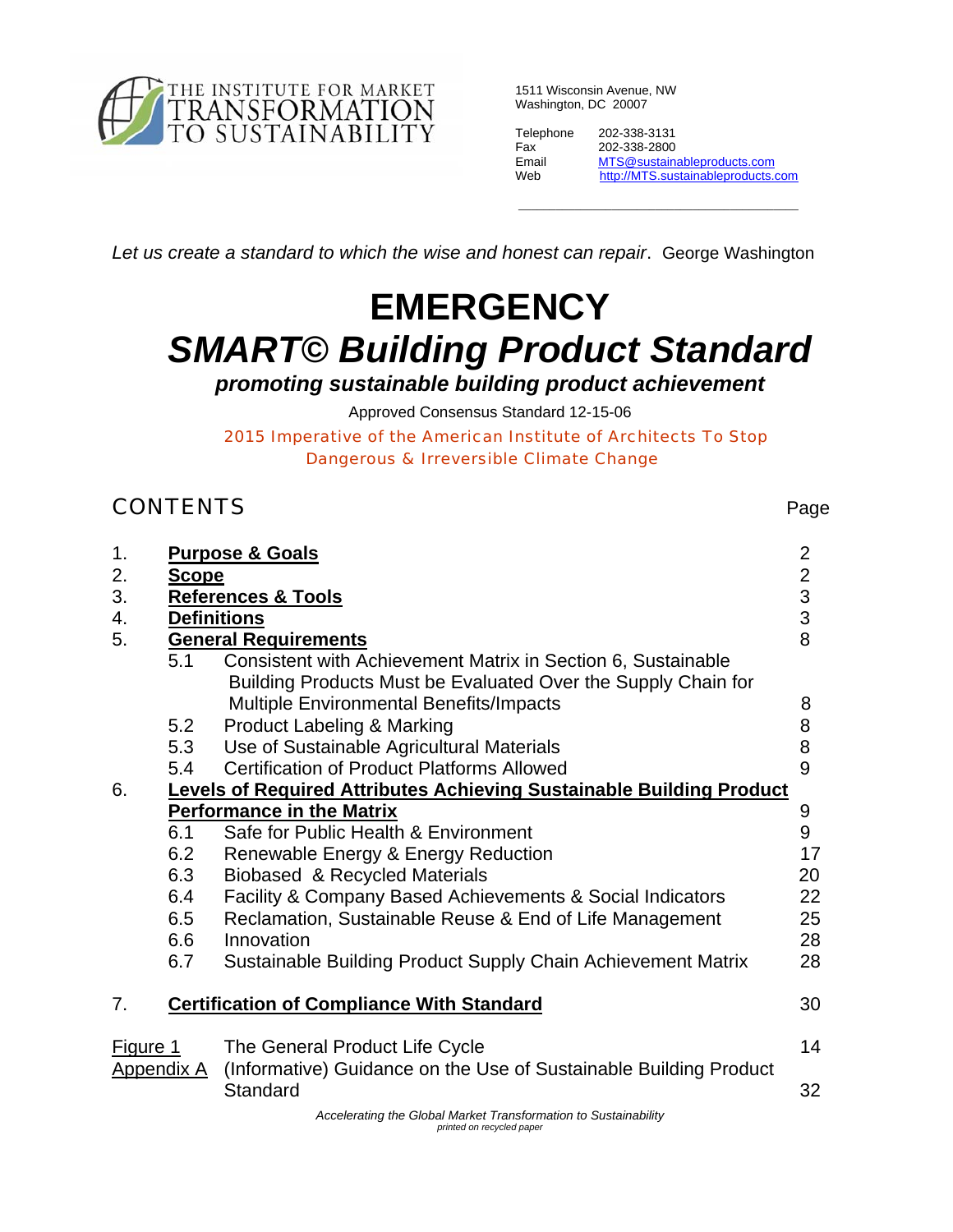# 1. PURPOSE & GOALS

The purpose of the sustainable building products standard is to provide a market-based definition for Sustainable Building Products, establish performance requirements for public health and environment, and address the triple bottom line, economic-environmental-social, throughout the supply chain.

The goals of this Sustainable Building Products Standard are to:

- a) Increase the economic value of sustainable building products throughout the supply chain by enhancing their market demand .
- b) Provide information that enables specifiers to sort out the complex information on sustainable attributes.
- c) Identify other consensus based standards and Sustainable Building Products.
- d) Educate and instruct all stakeholders in the building product supply chain.
- e) Encourage competition between manufacturers and their suppliers to seek out or develop environmentally preferable processes, practices, power sources, and materials

This Standard is intended to help raw material suppliers, converters, manufacturers and end-users. Adherence to this Standard and achievement of high levels of sustainable attribute performance can or should result in:

- $\triangleright$  Cost savings
- $\triangleright$  Design innovation
- $\triangleright$  Product differentiation
- $\triangleright$  Long term customer relationships
- $\blacktriangleright$  Liability reduction
- $\triangleright$  Ecological restoration

# 2. SCOPE

The scope of the Standard enables organizations throughout the building product supply chain to apply performance requirements to achieve sustainable attributes and certify compliance with levels of achievement through quantifiable metrics. The Standard is inclusive, is based on life cycle assessment (LCA) principles, and provides benchmarks for continuous improvement and innovation. Building Products are is defined in section 4.26. This Standard does not cover carpet.

Certification to this Sustainable Building Product Standard is intended to allow inclusive participation and encourage the progressive movement of the building product industry toward sustainability. This Standard identifies six levels of sustainable attribute performance and four levels of achievement by which building materials and products can be measured with respect to specific attributes that indicate progress toward sustainability.

This Standard is voluntary yet emphasizes disclosure of information on both impacts and benefits of a building product from an environmental and sustainability perspective.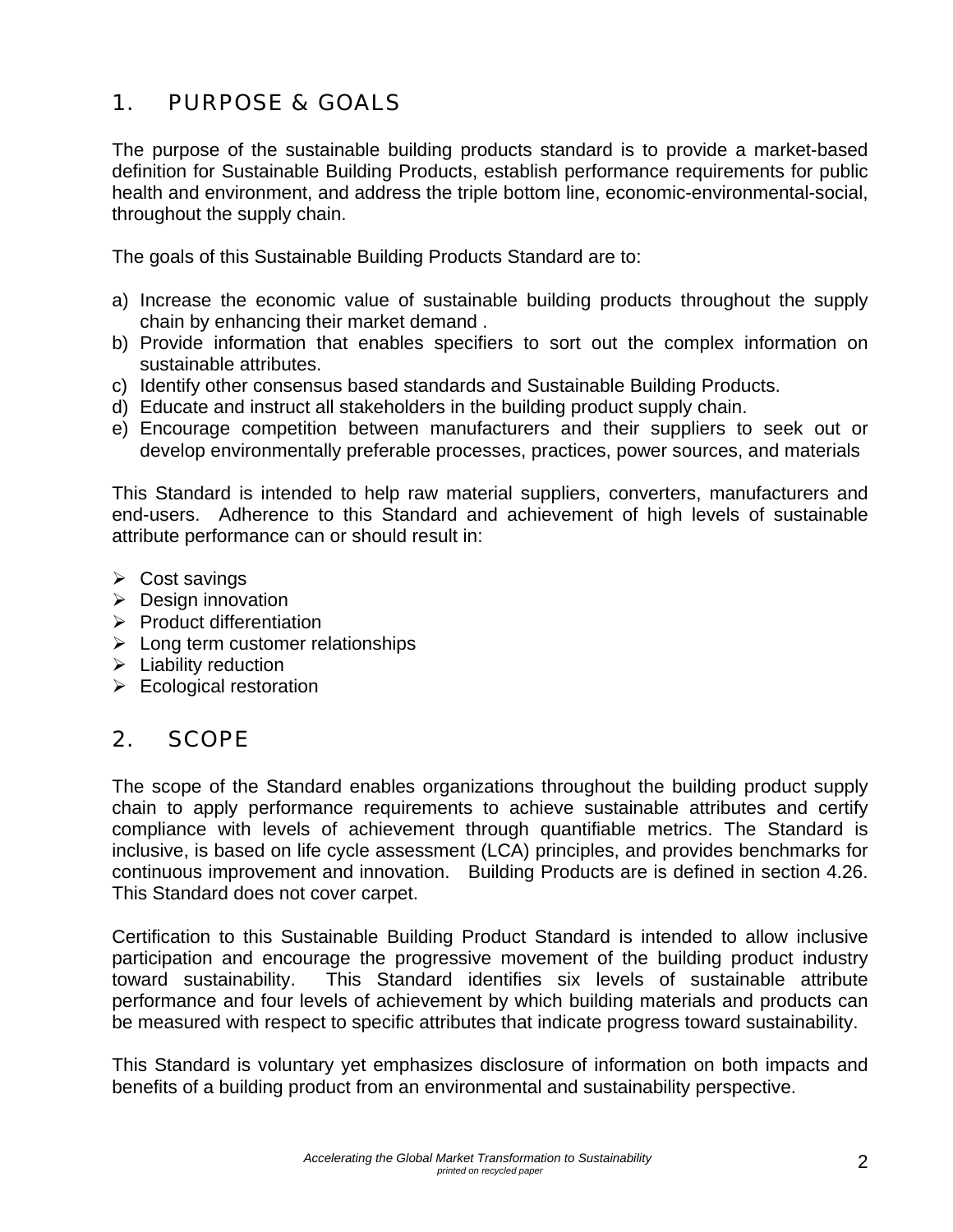All products or processes can be referenced under this Standard if they are able to achieve all prerequisites and score the minimum required for certification as specified in section 6.

This Standard does not apply to packaging of sustainable building products.

# 3. REFERENCES & TOOLS

This Standard incorporates procedures and protocols established in the following sustainability standards, thereby eliminating both redundancies and potential inconsistencies:

- *Global Reporting Initiative* (GRI) Social Indicators http://www.globalreporting.org/GRIGuidelines/index.htm
- Stockholm Toxic Chemicals List http://www.chem.unep.ch/publications.htm
- Life Cycle Assessment **(**LCA) ISO General Principles Standard http://www.iso.ch/iso/en/CatalogueDetailPage.CatalogueDetail?CSNUMBER=23151
- General Product Life Cycle Diagram (Figure 1, p. 15)
- Federal Trade Commission *Environmental Marketing Guides*<br>http://www.ftc.gov/bcp/conline/pubs/buspubs/greenguides.htm
- US Green Building Council *LEED Rating System* http://www.usgbc.org/LEED/existing/leed\_existing.asp
- *FSC Certified Wood* Practices http://www.certifiedwood.org/
- *Green-e Power* http://www.resource-solutions.org/Green-epage.htm

Additional information on use of this Sustainable Building Product Standard is provided in the Appendix. A separate Guidance Document for Implementation will be published to provide details on the intent for each element in the matrix, examples and how to go about documenting for certification.

# 4. DEFINITIONS

**4.1 Best Management Practices (BMPs) for Soil Erosion & Runoff Control:** These practices improve soil productivity and prevent water pollution that adversely affects biota including spawning grounds. They provide a basis for measuring the environmental impact of corn production for extraction of polylactic acid (PLA) that could be used in sustainable building products. Use of PLA fiber is recognized in this Standard. Some building products are biobased and thus developed from agricultural products.

BMPs provide benefits at the raw materials extraction stage. These practices developed by EPA, Purdue University, and Conservation Technology Information Center, can be viewed at http://www.epa.gov/watertrain/agmodule/ with detailed descriptions, manuals, and photos of practices. They allow for local variables, e.g. weather, pests, soil, & type of farm, and are summarized and slightly modified as follows:

Conservation Tillage - leaving crop residue (plant materials from past harvests) on the soil surface reduces runoff and soil erosion, conserves soil moisture, helps keep nutrients and pesticides on the field, and improves soil, water, and air quality;

Crop Nutrient Management for Organic fields - fully managing and accounting for all nutrient inputs helps ensure nutrients are available to meet crop needs while reducing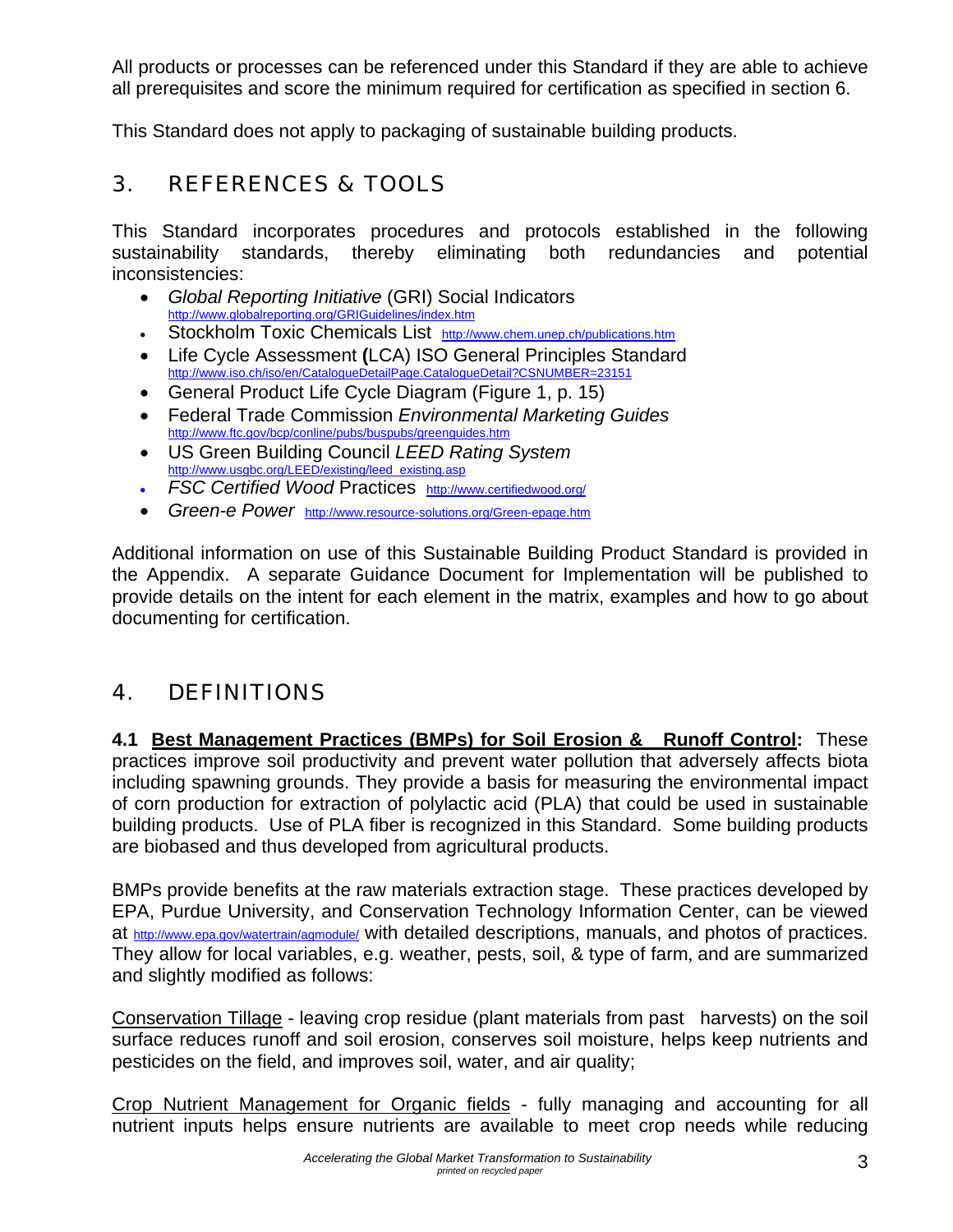nutrient movements off fields. It also helps prevent excessive buildup in soils and helps protect air quality;

Pest Management - varied organic methods for keeping insects, weeds, disease, and other pests below economically harmful levels while protecting soil, water, and air quality;

Conservation Buffers - an additional barrier of protection by capturing potential pollutants that might otherwise move into surface waters. Examples are grassed waterways and riparian conservation areas.

Irrigation Water Management - reducing nonpoint source pollution of ground and surface waters caused by irrigation systems;

Grazing Management where manure is used for fertilizer - minimizing the water quality impacts of grazing and browsing activities on pasture and range lands;

Animal Feeding Operations (AFOs) Management where manure is used as fertilizer minimizing impacts of animal feeding operations and waste discharges through runoff controls, waste storage, waste utilization, and nutrient management;

Erosion and Sediment Control - conserving soil and reducing the mass of sediment reaching a water body, protecting both agricultural land, water quality, and habitat.

**Biobased:** In contrast to the petroleum-based model which relies on materials photosynthesized millions of years ago, biobased manufacturing processes use photosynthesis that occurred in the past decade. Biobased processes use naturally occurring enzymes or organisms. Biobased manufacturing processes generate byproducts that are not hazardous, can be reused and are disposed of through biodegradable methods. In the context of this Standard, biobased materials must be sustainably produced resulting in multiple attributes listed in Appendix A, A.2.

**4.2 Biodegradable:** "Reliable scientific evidence that the entire product or package will completely break down and return to nature, *i.e*., decompose into elements found in nature within a reasonably short period of time after customary disposal (16 C.F.R. § 260.7 (b))."

**4.3 Closed Loop Process:** Materials reclaimed and returned in a process that are neither classified as, defined as, nor operate as, a waste, i.e., any discarded material. Materials in a closed loop process are treated as commodities in a manner designed to avoid loss or release to the environment (See generally, 40 C.F.R. § 261.4(a)(8)).

**4.4 Compostable:** "Competent and reliable scientific evidence that all materials in the product or package will break down into, or otherwise become part of, usable compost (e.g., soil conditioning material, mulch) in a safe and timely manner in an appropriate composting program or facility, or in a home compost pile or device (16 C.F.R § 260.7 (c))."

**4.5 Continual Improvement:** Continual improvement is a process used in total quality management, in which a company through its routine course of business, continually improves its products and processes.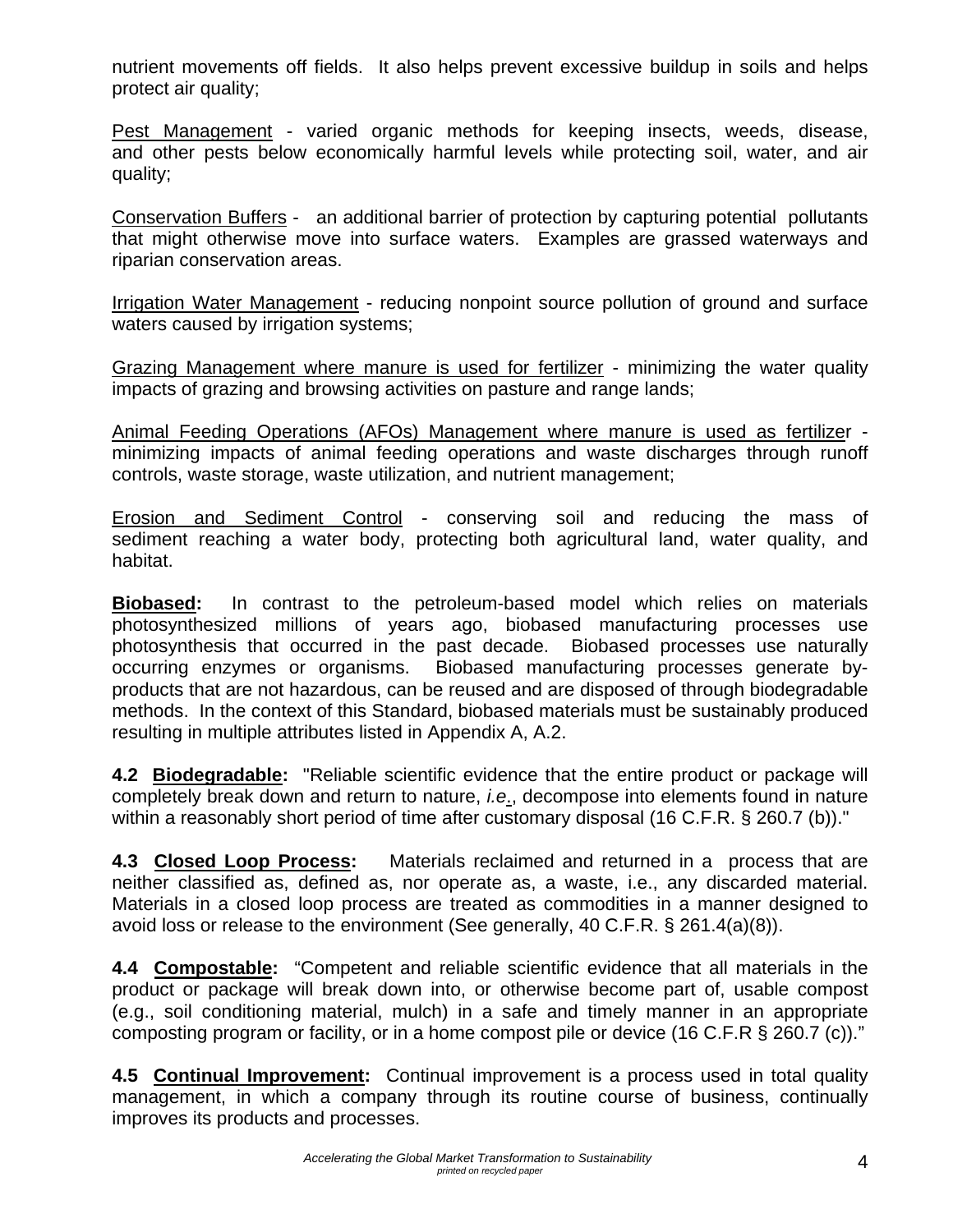**4.6 Design for the Environment (DfE):** Through life-cycle assessment, DfE considers all environmental implications or stages of a product: energy and materials used, its manufacture and packaging, transportation, consumer use, reuse or recycling, and disposal. All effects a product may have on the environment are examined during its design phase. All life cycle stages are analyzed including a full assessment of all inputs to the product, the company's operations related to the product, how the product is used, and final product disposition whether reused, taken back, or disposed of (*State of Minnesota DfE Toolkit* www.moea.state.mn.us/p2/dfe.cfm).

**4.7 De Minimis:** Concentrations of Media pollutants less than 1% and Toxic Chemicals less than 0.1% are considered De Minimis.

**4***.***8****Life Cycle:** Consecutive and interlinked stages of a product system, from raw material acquisition to final disposition or reuse.

**4.9 Life Cycle Assessment (LCA):** compilation and evaluation of the inputs, outputs and the potential environmental impacts of a product system throughout its life cycle. See Figure 1, p. 15.

**4.10 Life Cycle Design:** An approach for designing more ecologically and economically sustainable product systems, integrating environmental requirements into the earliest stages of design. In life cycle design, environmental, performance, cost, cultural and legal requirements are balanced. *(EPA Introduction to Environmental Accounting June 1995)*.

**4.11 Life Cycle Impact Assessment:** phase of life cycle assessment aimed at understanding and evaluating the magnitude and significance of the potential environmental impacts of a product system at all product stages.

**4.12 Metric**: a standard of measurement.

**4.13 Pollution Prevention:** Changing existing or planned operations so that waste generation is prevented or the volume and/or toxicity of wastes are minimized Pollution Prevention (P2) is the reduction or elimination of pollution at the source (source reduction) instead of at the end-of-the-pipe or stack. P2 occurs when raw materials, water, energy and other resources are utilized more efficiently, when less harmful substances are substituted for hazardous ones, and when toxic substances are eliminated from the production process.

**4.14 Precautionary Principle:** Where threats of serious or irreversible harm to people or nature exist, anticipatory action will be taken to prevent damages to human and environmental health, even when full scientific certainty about cause and effect is not available, with the intent of safeguarding the quality of life for current and future generations.

**4.15 Primary Conversion Process:** A process that refines or converts a raw fossil fuel or biomass into a material used by traditional manufacturing processes.

*Accelerating the Global Market Transformation to Sustainability printed on recycled paper* 5 **4.16 Reclamation:** manufacturers and distributors take financial and/or physical and/or contractual responsibility for their products or for another's product, throughout the entire product lifecycle, including collection disassembly and reuse and/or recycling of the building products to the highest degree practicable. This includes reusing the products and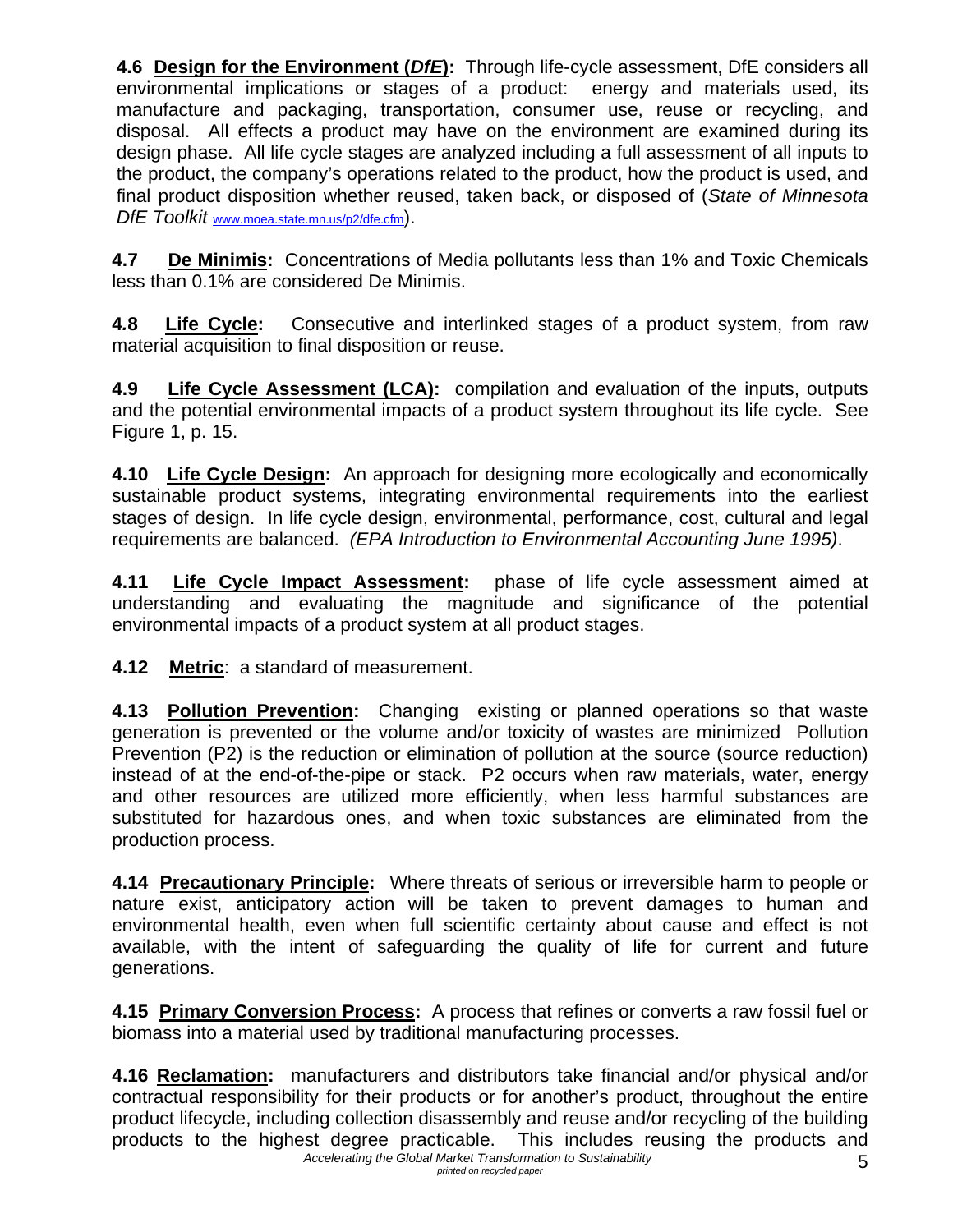components for extended product life. See Computer TakeBack Campaign Platform (Elec. Take it Back Campaign Mar. 2001).

**4.17 Recycled Content:** The amount of material by weight "collected, separated or otherwise recovered from a waste stream for use in the form of raw materials, in the manufacture or assembly of a new package or product (16 C.F.R. § 260.7 (d))" See background in Appendix A.3. Coal fly ash used as filler or binding agent qualifies as post industrial content only, as do all other post industrial content fillers & binders.

Post Consumer - A material or finished product that has served its intended use and has been diverted or recovered from waste destined for disposal.

Post Industrial/Preconsumer – Materials generated by manufacturers or product converters, such as trimming, overruns, and obsolete products, that are incorporated back into the manufacturing process of the same or a different product. Manufacturer's scrap that would have, in any case, been incorporated into the product does not qualify as recycled under the Federal Trade Commission Guides. See 16 C.F.R. 260.7(e). See Appendix A3.

**4.18 Recycling:** "Recycling is a series of activities that includes collecting materials that would otherwise be considered waste, sorting and processing recyclables into raw materials, and manufacturing raw materials into new products" (http://www.epa.gov/epaoswer/nonhw/muncpl/recycle.htm).

**4.19 Renewable Energy includes:** solar electric (photovoltaic), solar thermal, wind, geothermal, biogas, biomass, hydro and renewable cogeneration on site or off site, on or off grid. Off-site renewable energy can either be displaced which is renewable energy meeting Green-e requirements generated by the same owner on a different site, or Green-e power that is purchased on the open market from sources that are certified through the Green-e Renewable Electricity Certification Program. Contracts for purchase of Green-e electricity should be for a minimum of 2 years.

The non-profit organization Center for Resource Solutions established the *Green-e* Renewable Electricity Certification Program to encourage consumer confidence in buying "green" electricity. *Green-e* is the nation's first voluntary certification and verification program for "green" electricity products. The criteria require that at least 50% of the supply is generated from the sun, water, wind, burning of wastes (biomass) or geothermal heat from the earth. In addition, in the use of any traditional fuel, emissions of sulfur dioxide (which causes acid rain), nitrogen oxide (which causes smog) and carbon dioxide (which causes climate change) must be lower than average. The companies that receive the Green-*e* designation must agree to an annual audit to ensure they have purchased a satisfactory amount of "renewable" power: http://www.green-e.org. The *Green-e Standard* is at http://www.green-e.org/ipp/standard\_for\_marketers.html.

**4.20 Reuse:** "Use a product more than once, either for the same purpose or for a different purpose. Reusing, where possible, is preferable to recycling because the item does not need to be reprocessed before it can be used again" (http://www.epa.gov/epaoswer/nonhw/muncpl/reduce.htm#reuse).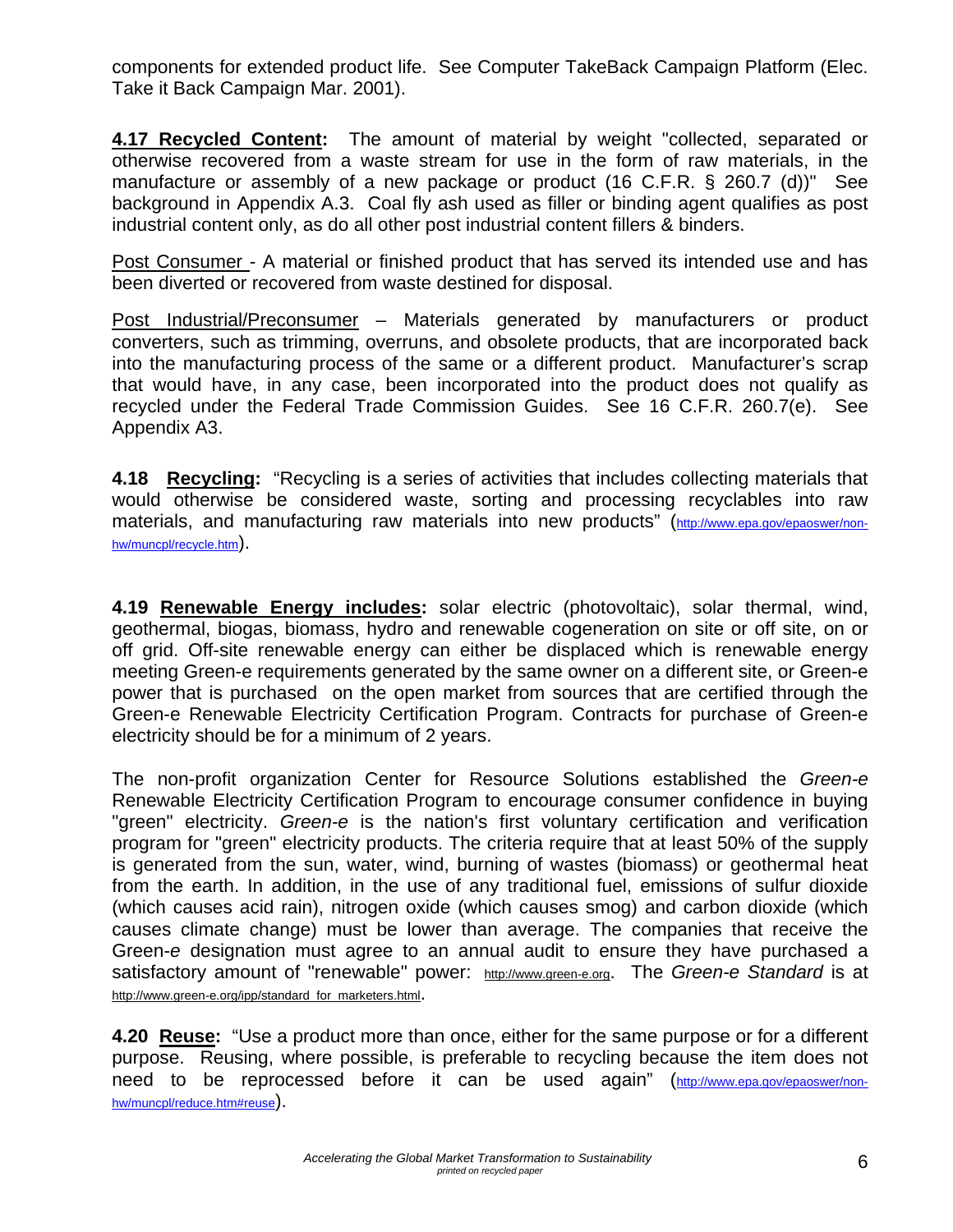**4.21 Reusable:** Reusable means the potential of a product for reuse as defined in 4.17, and that facilities exist to make such reuse economically feasible.

**4.22 Supply Chain:** the all inclusive set of links from raw materials to customer, including extraction, transportation, fuels, manufacturing, and use, *i.e*., the network of retailers, distributors, transporters, storage facilities and suppliers that participate in the sale, delivery and production of a particular product *(Investorwords.com* 2003).

**4.23 Sustainable Agriculture:** (*Food, Agriculture, Conservation, and Trade Act of 1990*) "Means an integrated system of plant and animal production practices having site-specific application that will, over the long term:

- satisfy human food and fiber needs
- enhance environmental quality and the natural resource base upon which the agricultural economy depends
- make efficient use of nonrenewable resources and on-farm resources and integrate, where appropriate, natural biological cycles and controls
- sustain the economic vitality of farm operations
- enhance the quality of life for farmers and society as a whole

Sustainable agriculture protects native vegetation, habitat & forests, and where forest harvesting arises in the building product supply chain, use *FSC Certified Wood* practices.

**4.24 Sustainable Reuse:** Reuse is sustainable when it includes social supply chain considerations specified in the table 2 in MFG 1-2 , and the product is EITHER:

- reused indefinitely, maintaining performance and quality characteristics and environmental integrity without harmful releases to health or environment, as part of a closed loop program in which only chemically contaminated used product is disposed of, OR
- reused, and then returned safely to natural systems without any adverse effects to public health and environment. .

**4.25 Sustainable Building Product:** Sustainable Building Products meet or exceed the environmental, social, & economic performance requirements set forth in this Standard's "Supply Chain Achievement Matrix" in section 6. These products and their related systems have the following attributes:

- ♦ All materials and process inputs and outputs are safe for human and ecological health in all phases of the product life cycle
- ♦ All energy, material and process inputs come from renewable or recycled sources
- ♦ All materials are capable of returning safely to either natural systems or industrial systems
- ♦ All stages in the product life cycle actively support the reuse or recycling of these materials at the highest possible level of quality
- ♦ All product life cycle stages enhance social well being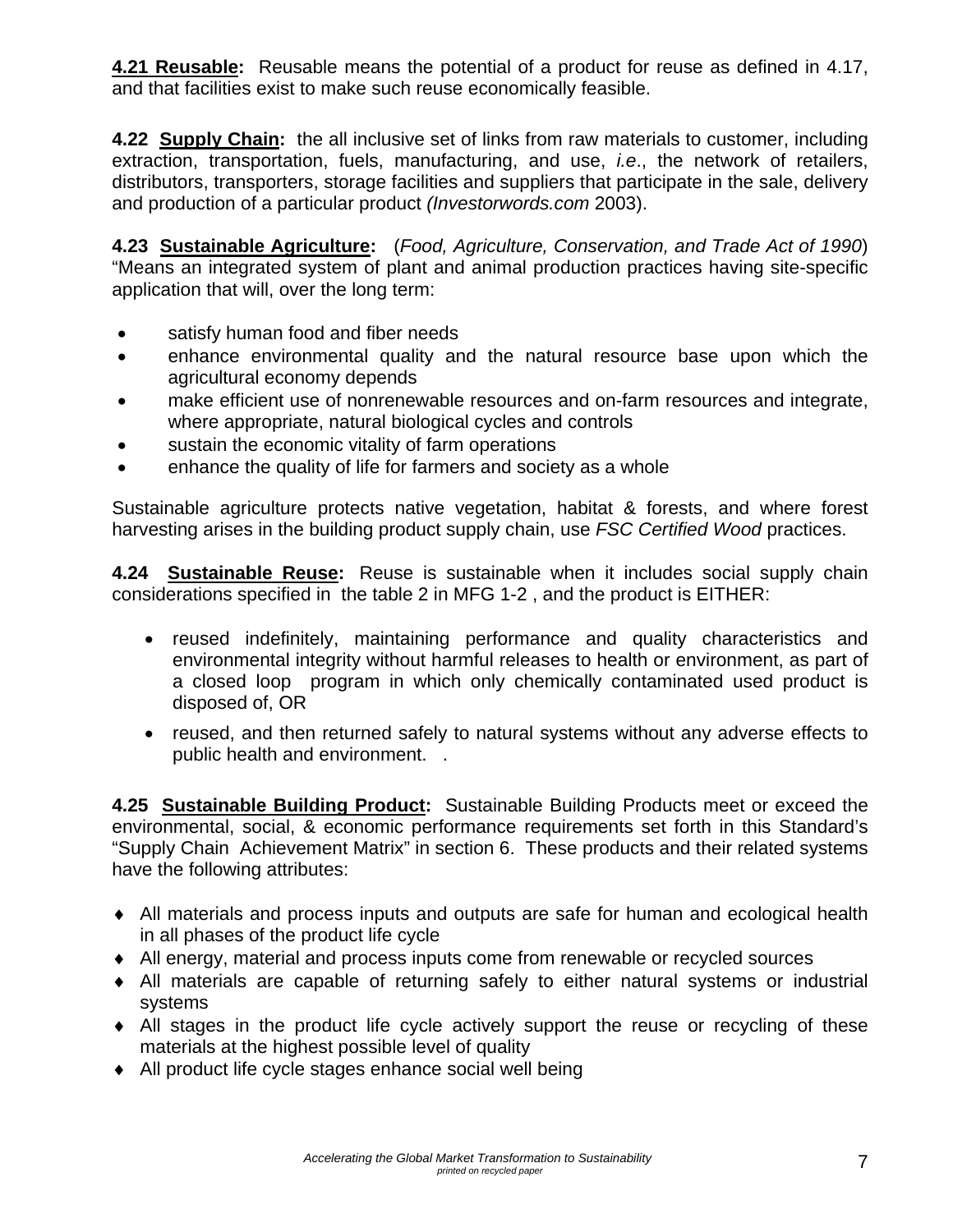**4.26 Building Product:** All products and materials in the whole building environment of all buildings. Fabric, Apparel, Flooring and Carpet are not covered by this Standard, but covered by the SMART© Fabric, Apparel and Flooring Standards and California Gold Sustainable Carpet Standard.

# 5. GENERAL REQUIREMENTS

In order to achieve a sustainable building product achievement rating, a building product must provide environmental, economic, and social benefits while protecting and enhancing the needs of future generations, public health, welfare and environment over its full commercial cycle, from raw materials extraction to final disposition. Sustainable Building Products must also provide the equivalent in performance and quality to other building products.

Sustainable Building Products may be petrochemical-based or biobased but must demonstrate throughout its supply chain, multiple attributes that protect public health and environment and foster healthy and prosperous conditions for human and ecological systems. Claims made on all sustainable/EPP attributes must be certified pursuant to section 7 with publicly reviewable documentation.

**5.1 Consistent with the Achievement Matrix in Section 6, Sustainable Building Products Must be Evaluated Over the Supply Chain for Multiple Environmental Benefits/Impacts.** LCA is one recognized tool to do this. LCA must be used for communications using the word "sustainable," or "environmentally preferable" as part of the competent scientific evidence requirement pursuant to Federal Trade Commission (FTC), EPA, & Attorneys Generals' product marketing requirements (See 16 C.F.R. § 260.7(a). LCA is used to identify environmental benefits and areas for improvement in the supply chain for all environmental media (air, water & land), including local environmental issues in the production of agricultural biobased products.See Figure 1. EPA *Final Environmentally Preferable Product Guidance* sets forth as a "*Guiding Principle: Life Cycle Perspective/Multiple Attributes-* A product or service's environmental preferability is a function of multiple attributes from a life cycle perspective (2002)." Also relevant is the ISO General Principles LCA Standard 14040.

**5.2 Product Labeling & Marking:** Manufacturers warranting or certifying compliance with this Standard pursuant to section 7, may mark or label their sustainable building product achievement on their product and literature consistent with the appropriate level in the Achievement Matrix.

**5.3 Use of Sustainably Produced Biobased Materials in Building Products.**  Sustainably/EPP grown agricultural materials used in building products must demonstrate sustainable/EPP performance attributes throughout their supply chain and production system. Producers should be able to account for and report on these attributes. Sustainable/EPP building product manufacturers using agricultural raw materials should be able to demonstrate sustainable/EPP performance attributes resulting from the use of sustainable/EPP agriculturally grown raw materials.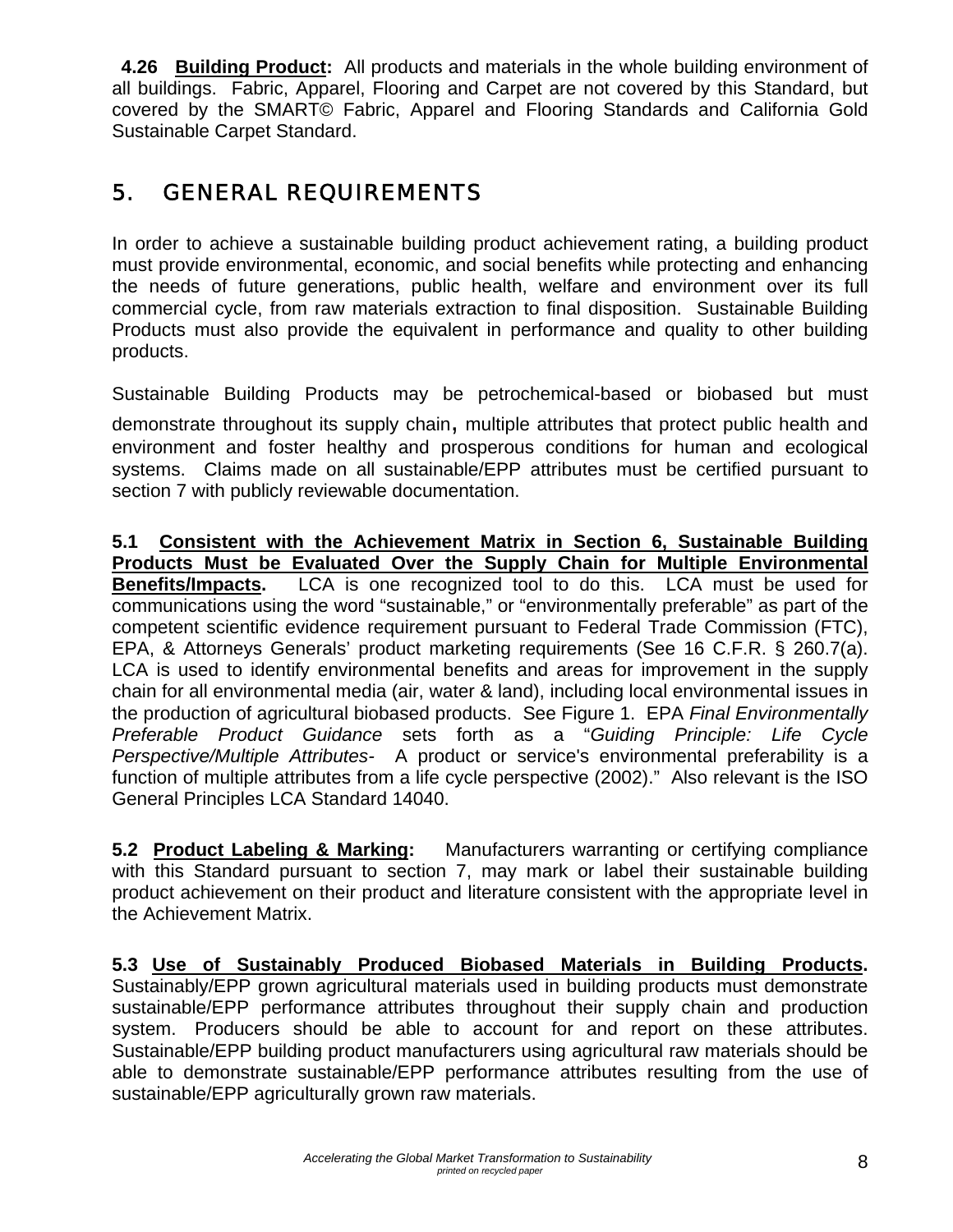**5.4 Certification of Product Platforms Allowed:** Products can be certified by platforms, i.e., groupings of individual products or product lines with a high degree of uniformity of environmental attributes.

# 6. SUSTAINABLE/EPP BUILDING PRODUCT EVALUATION CRITERIA AND ACHIEVEMENT MATRIX

The Sustainable/EPP Building Product Evaluation Criteria are divided into five subject categories as follows:

Safe for Public Health & Environment (PHE) Renewable Energy & Energy Reduction (RE&ER) Material, Biobased or Recycled (MATLS) Facility or Company Based (MFG) Reclamation, Sustainable Reuse & End of Life Management (EOL)

The following sections describe each category and the associated evaluation criteria. A summary of all the criteria can be found in the Sustainable Building Product Achievement Matrix located at the end of this section. For each criterion within each category, a total number of possible points is specified. All requirements below are required throughout the supply chain over all product stages as indicated also in the Matrix.

#### **6.1 Safe for Public Health & Environment (PHE)**

This Category contains initial achievement levels that simply inventory pollutants and energy use adversely affecting public health and environment. It specifies intermediate achievement levels reducing a minimum number of known harmful pollutants, and higher achievement levels reducing more pollutants.

This category provides a reasonable and achievable pathway for a building product to be documented as safe for public health and environment over the supply chain.

#### 6.1.1 Level 1 Criteria – Supply Chain Feedstock Inventory

 $\overline{a}$ 

**PHE 1-1: Feedstock Inventory Documentation** - identify material composition for components present at 1% (10 parts per thousand), including Stockholm Convention Persistent Organic Pollutants<sup>1</sup> [ 1 pt]

**PHE 1-2: Input Stockholm Chemicals** – Document that Stockholm Convention Persistent Organic Pollutants are. not present at 0.1% or greater in the product**.** [ 1 pt]

 $1$  The Stockholm Convention on Persistent Organic Pollutants, (signed in Stockholm, May 23, 2001) is intended to eliminate or restrict the production, use and/or release of twelve chemicals that, due to their persistence in the environment, can affect human health throughout the globe, regardless of the location of their use. The twelve chemicals include; pesticides (Aldrin, Chlordane, DDT, Heptachlor, Hexachlorobenzene, Dieldrin, Mirex, Toxaphene), industrial products (PCBs, polychlorinated biphenyls) and byproducts, i.e., unintentionally formed chemicals (polychlorinated dioxins and furans).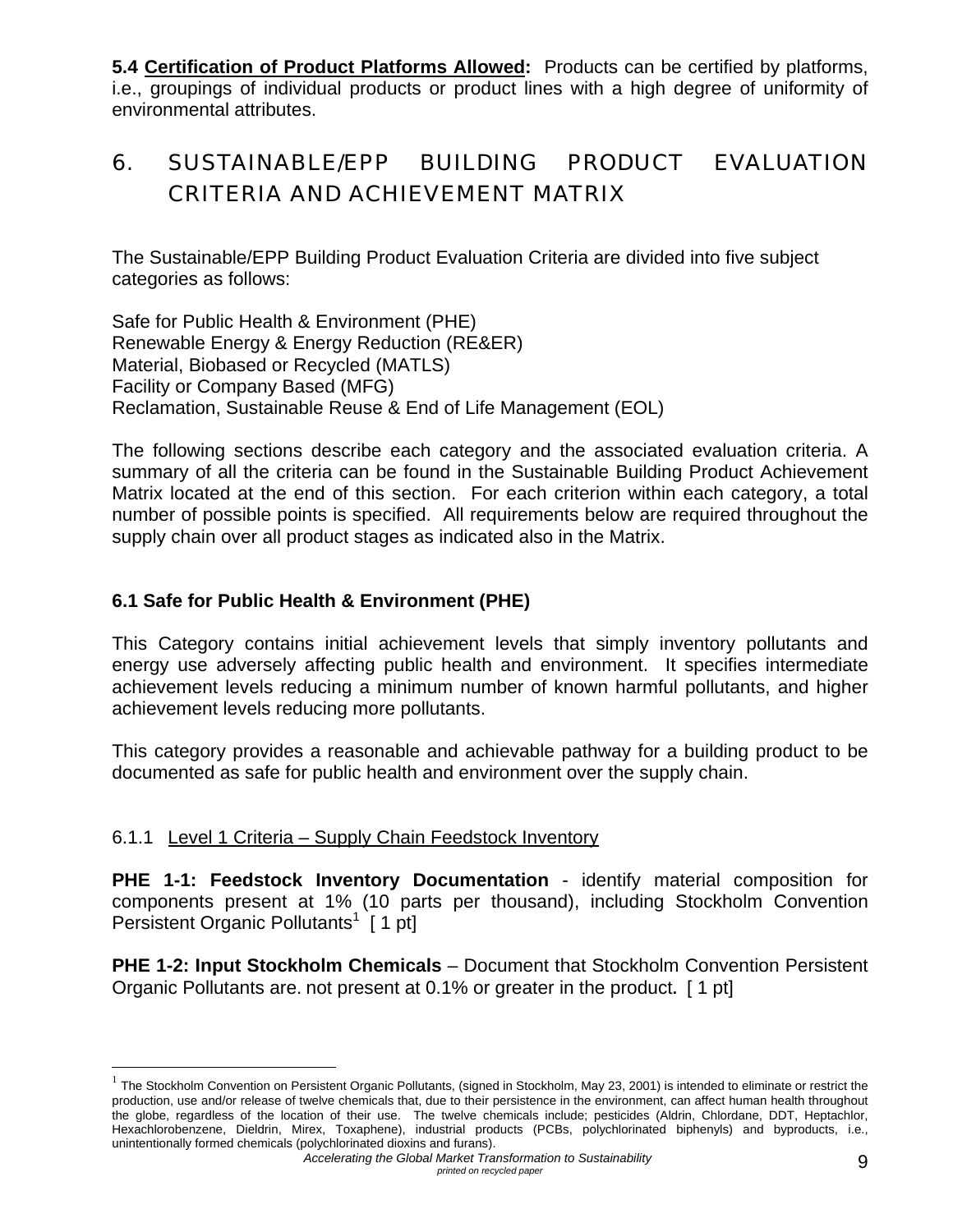**PHE 1-3: Output Stockholm Chemicals** – Document that manufacturer does not have Stockholm Convention Persistent Organic Pollutant emissions at or above TRI reporting thresholds. [1 pt ]

6.1.2 Level 2 Criteria – Manufacturing Emissions Inventory & Credit for Voluntary Reductions Beyond Compliance

**PHE 2-1**: **Inventory Human and Ecological Health Chemicals Emissions** – Report year 2000 human and ecological health process outflow data (emissions) for certified product or product line for chemicals listed in the BEES Please User Questionnaire for Human and Ecological Health outflows (air and water). The questionnaire can be downloaded from http://mts.sustainableproducts.com/downloads/bees\_q.xls. [2 pts]

**PHE 2-2**: **Inventory Air, Water & Waste (Media) Pollutants** – Report year 2000 process outflow data (emissions) for certified product or product line for the following environmental impact categories listed in the BEES Please User Questionnaire: Building products and other co-products; Pollutant Flows (Flue Gas and Wastewater); Total Solid Waste; Recovered Matter; Greenhouse Gases; Acidification Gases; Other Air Emissions; Ozone Depletion; Smog/MIR Index; Eutrophication; Other Water Effluents. [2 pts]

Baselines for Pollutant Reductions & Metrics: The inventories in PHE 2-1 & 2-2 comprise the baselines for pollutant reductions in PHE 3-1, 4-1, 5-1 & 6-1. The Baseline for PHE 2-4 below is 1986 data derived from a company Environmental Management System or ISO 14040 compliant LCA. The metrics used to measure all pollutant reductions documented in PHE 2-4, 3-1, 4-1, 5-1, & 6-1 are detailed in column five of Table 1 below (characterization factor).

**PHE 2-4: Credit for Voluntary Pollutant Reductions Beyond Compliance -** Document voluntary pollution reductions beyond Federal, State, or local regulatory compliance from 1986-1999 for Solid & Hazardous Waste, SARA Title III Toxic Release Inventory (TRI) Emissions http://www.epa.gov/tri/chemical/, Climate Change Emissions, Water Use Reduction, 2008 Reduction, 2008 Reduction, 2008 Reduction, 2008 Reduction, 2008 Reduction, 2008 Reduction CO

For 30-50% reductions: 1 point/impact for each of the 5 impacts above inventoried in PHE 2-1 including SARA Title III TRI chemicals

For 50-85% reductions: 2 additional points/impact for each of the 5 impacts above inventoried in PHE 2-1 including SARA Title III TRI chemicals

Over 85% reductions: 3 additional points/impact for each of the 5 impacts above inventoried in PHE 2-1 including SARA Title III TRI chemicals

8 Points Maximum Credit

6.1.3 Level 3 Criteria – 10-25% Reduction in Chemical and Pollutant Emissions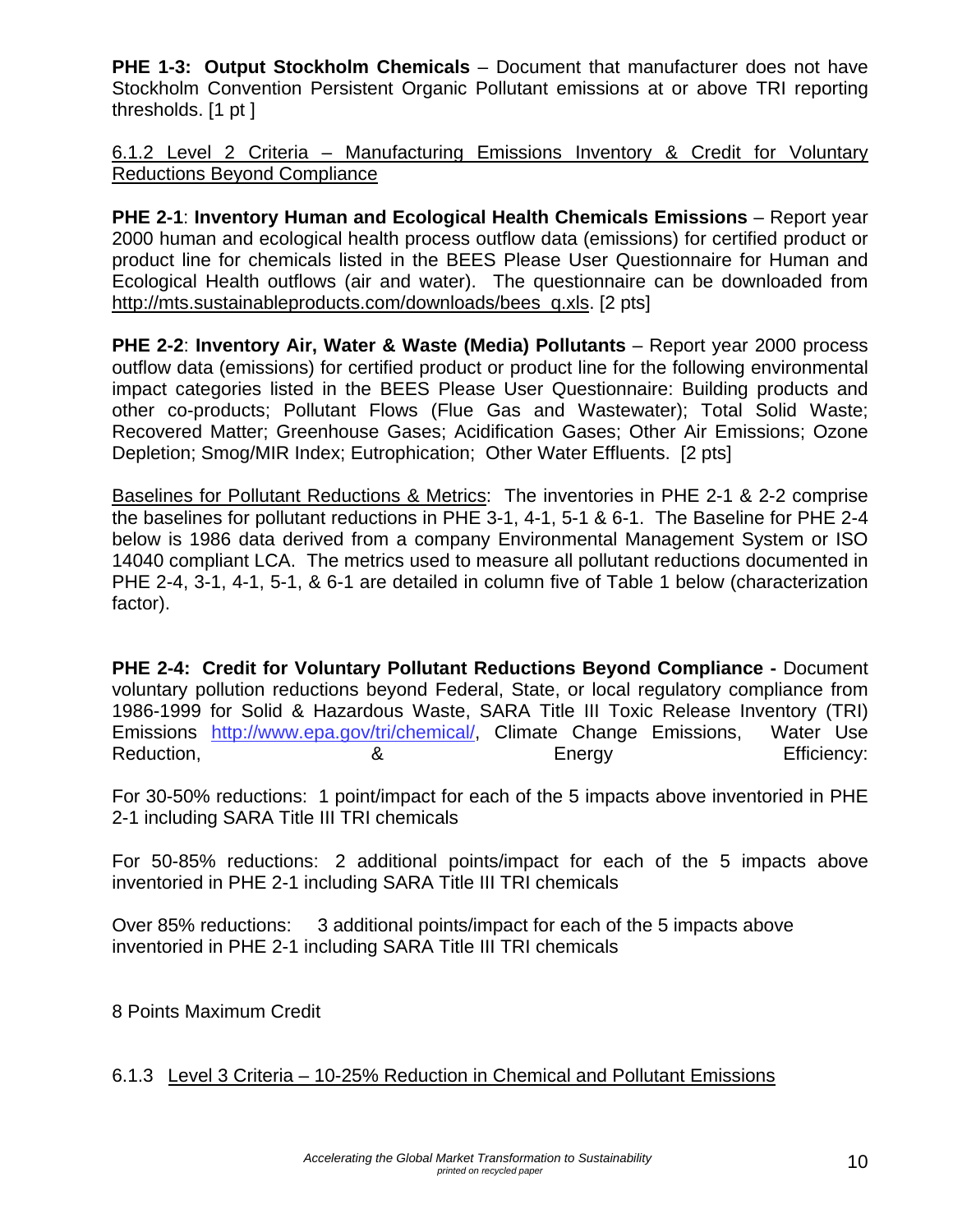**PHE 3-1**: **10-25% Reduction of Toxic Chemicals & Media Pollutants** Achieve an average 10-25% reduction of toxic chemicals & media pollutants in at least seven of the following twelve environmental life cycle impact categories: Global Warming, Acidification, Ozone Depletion, Eutrophication, Photochemical Smog, Human Health, Ecological Toxicity, Fossil Fuel Depletion, Habitat Alteration, Criteria Air Pollutants, Water Intake, Solid and Hazardous Waste. In these 7 out of 12 categories, reductions *must be achieved* for Global Warming, Human Health and Ecological Toxicity.

Quantification of toxic chemicals and media pollutants shall use the units of measurement for the Characterization Factors in the fifth column of Table 1 below. These characterization factors are defined in the US EPA Tool for the Reduction and Assessment of Chemical and other environmental impacts (TRACI).

The baseline for these reductions is the inventories generated in PHE 2-2 & 2-3 in the year 2000 using Table 1 units of measurement below, or a recognized and MTS approved industry baseline for building products.

[max 2 pts: as follows]

1 point for an average 10-25% reduction across 7 impact categories

1 additional point for an average 10-25% reduction across 12 impact categories

| Impact<br>Category                  | <b>Scale</b>      | Sample LCI Data<br>(i.e., classification)                                                                                                                                                 | Common<br><b>Factor</b>     | <b>Description of</b><br><b>Characterization Characterization Factor</b>                                                                      |
|-------------------------------------|-------------------|-------------------------------------------------------------------------------------------------------------------------------------------------------------------------------------------|-----------------------------|-----------------------------------------------------------------------------------------------------------------------------------------------|
| Global<br>Warming                   | Global            | Carbon Dioxide (CO 2)<br>Nitrogen Dioxide (NO 2)<br>Nitrous Oxide (N2O)<br>Methane (CH 4)<br>Chlorofluorocarbons (CFCs)<br>Hydrochlorofluorocarbons<br>(HCFCs)<br>Methyl Bromide (CH 3Br) | Global Warming<br>Potential | Converts LCI data to<br>carbon dioxide (CO 2)<br>equivalents<br>Note: global warming<br>potentials can be 50, 100,<br>or 500 year potentials. |
| Stratospheric<br>Ozone<br>Depletion | Global            | Chlorofluorocarbons (CFCs)<br>Hydrochlorofluorocarbons<br>(HCFCs)<br>Halons<br>Methyl Bromide (CH 3Br)                                                                                    | Potential                   | Ozone Depleting Converts LCI data to<br>trichlorofluoromethane<br>(CFC-11) equivalents.                                                       |
| Acidification                       | Regional<br>Local | Sulfur Oxides (Sox)<br>Nitrogen Oxides (Nox)<br>Hydrochloric Acid (HCL)<br>Hydroflouric Acid (HF)<br>Ammonia (NH4)                                                                        | Acidification<br>Potential  | Converts LCI data to<br>hydrogen (H+) ion<br>equivalents.                                                                                     |
| Eutrophication                      | Local             | Phosphate (PO4)<br>Nitrogen Oxide (NO)<br>Nitrogen Dioxide (NO2)<br><b>Nitrates</b><br>Ammonia (NH3, NH4)                                                                                 | Eutrophication<br>Potential | Converts LCI data to<br>nitrogen (N) equivalents                                                                                              |

Table 1 – Baseline Assessment Life-Cycle Impact Categories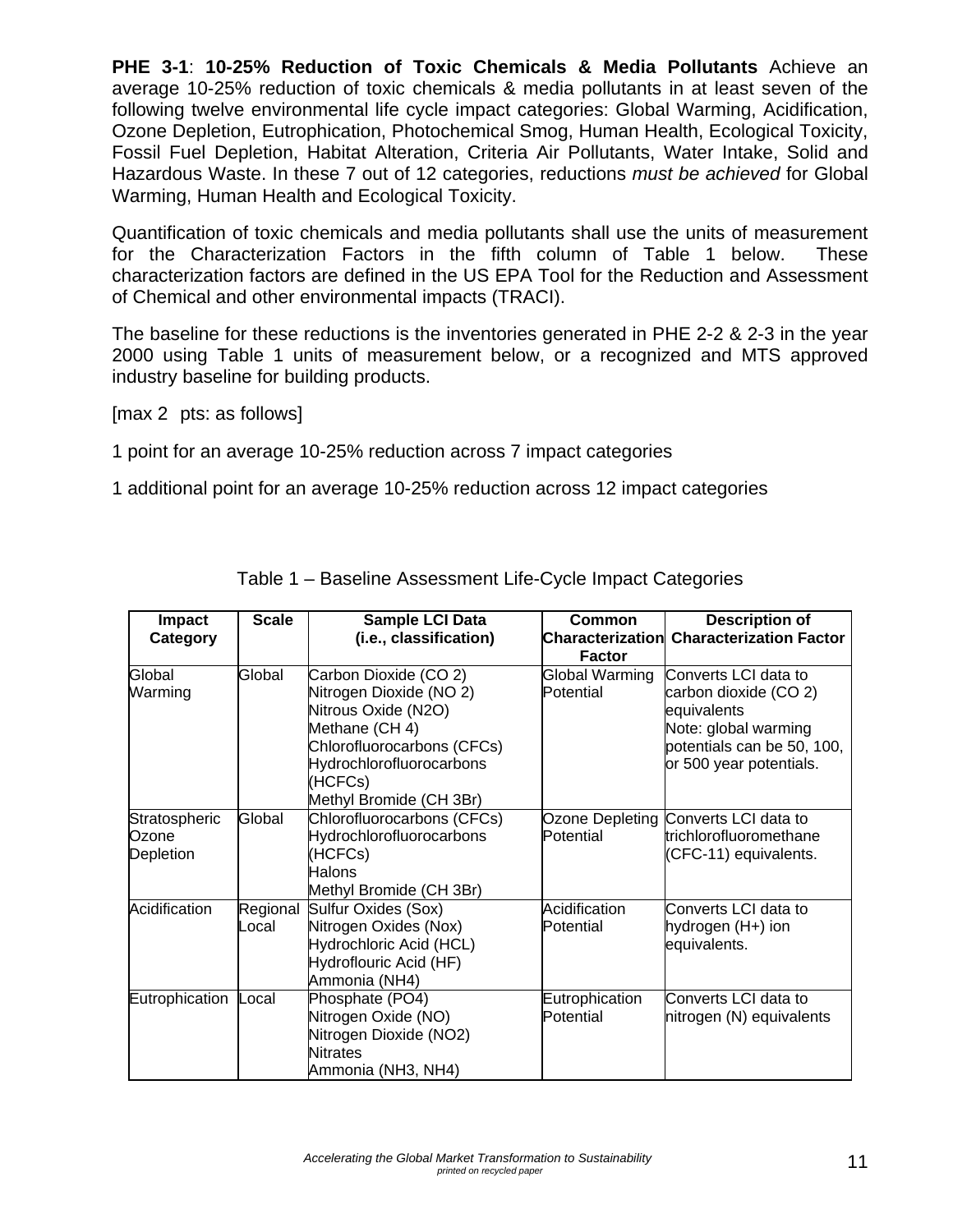| Photochemical Local<br>Smog            |        | Nitrogen Oxides (Nox)<br>Formaldehyde<br>Acetaldehyde<br><b>Ethylene Glycol</b><br>Hexanal<br>Toulene                                   | Photochemical<br>Potential                   | Converts LCI data to<br>Oxident Creation nitrogen oxide (Nox)<br>equivalents.                                    |
|----------------------------------------|--------|-----------------------------------------------------------------------------------------------------------------------------------------|----------------------------------------------|------------------------------------------------------------------------------------------------------------------|
| Human Health                           | Local  | Dioxins (unspecified)<br>Arsenic (As)<br>Mercury (Hg)<br>Carbon Tetrachloride (CCl4)<br>Cadmiun (Cd)<br>Lead (Pb)                       | <b>Toxicity</b><br>Equivalency<br>Potential  | Converts LCI data to<br>toluene equivalents.                                                                     |
| <b>Fossil Fuel</b><br>Depletion        | Global | Coal<br><b>Natural Gas</b><br>Oil                                                                                                       | Fossil Fuel<br>Depletion<br>Potential        | Converts LCI data to<br>surplus MJ equivalents                                                                   |
| <b>Habitat</b><br>Alteration           | Global | Land Use (Installation Waste)<br>Land Use (Replacement Waste)<br>Land Use (End-of-Period Waste)                                         | Potential                                    | Habitat Alteration Converts LCI data to<br>Threatened and<br><b>Endangered Species</b><br>count per square meter |
| Criteria Air<br>Pollutants             | Global | Nitrogen Oxides (Nox as N02)<br>Particulates (>PM10)<br>Particulates (<+10)<br>Particulates (unspecified)<br>Sulfur Oxides (Sox as SO2) | Criteria Air<br>Pollution<br>Potential       | Converts LCI data to<br>microDALYs/g                                                                             |
| Ecological<br>Toxicity                 | Local  | <b>Dioxins</b><br>Mercury (Hg)<br>Cadium (Cd)<br>Napthalene (C10H8)<br>Formaldehyde (CH2O)                                              | Ecological<br>Toxicity Potential equivalents | Converts LCI data to 2,4-D                                                                                       |
| Solid and<br><b>Hazardous</b><br>Waste | Local  | Ash<br><b>Solid Waste</b><br>Packaging Waste<br><b>Hazardous Wastes</b>                                                                 | Waste<br>Characterization<br>Potential       | Converts LCI data to<br>equivalent tons                                                                          |
| Water Intake                           | Local  | Water                                                                                                                                   | Water<br>Consumption<br>Characterization     | Converts LCI data to<br>equivalent liters                                                                        |

**PHE 3-2**: **Minimize Indoor VOC Emissions** - The maximum concentration for any chemical emitted at 96 hours in emissions tests (following a ten-day conditioning period), shall not result in a modeled indoor air concentration greater than ½ the chronic reference exposure level (CREL) established by California Office of Environmental Health Hazard Assessment (OEHHA), except formaldehyde which shall not exceed ½ the OEHHA indoor chronic reference exposure level (REL). Testing shall be in accordance with CA/DHS/EHLB/R-174 - *Standard Practice for the Testing of Volatile Organic Emissions from Various Sources Using Small-Scale Environmental Chambers* [1 pt].

## **PHE 3-3**: **Minimize Indoor Carcinogenic VOC Emissions** –

Carcinogenic or reproductive toxicant VOCs shall not be emitted from products at levels above the Safe Exposure Levels (SELs). SELs as defined in section 8, and testing, shall be in accordance with CA/DHS/EHLB/R-174 – *Standard Practice for the Testing of Volatile Organic Emissions from Various Sources Using Small Scale Environmental Chambers*.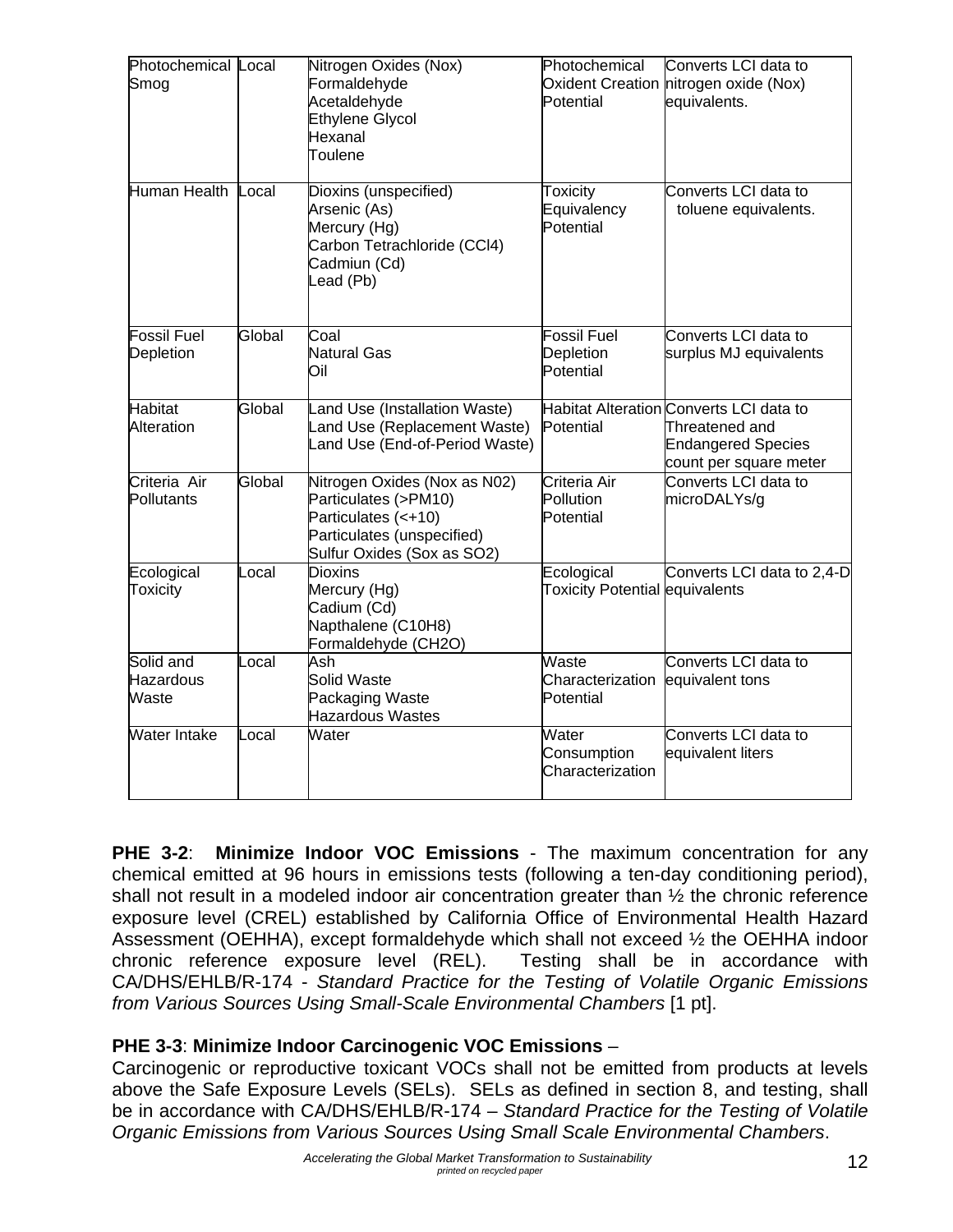The following formaldehyde limit for wood does not affect the 1350 limit of 4 ppb in this section for nonwood building products. For formaldehyde in certified composite wood products pursuant to section 7, the raw composite wood in the certified product must meet the Composite Panel Association's (CPA) EPP Spec CPA 1-02 requiring that formaldehyde emissions meet ANSI standards A208.1 & A208.2 which are also recommended by EPA at www.epa.gov/iaq/pubs/formald2.html. CPA 1-02 requires the formaldehyde limits applying only to raw particle Board and raw medium density fiberboard (MDF) before assembled into finished product of: 0.30 ppm for industrial products, 0.20 ppm for building products, 0.30 ppm for Medium Density Fiberboard MDF. Documentation for certifying to CPA's spec must the provided.

For all finished wood building products certified pursuant to section 7, the formaldehyde limit must be no greater than 27 ppb which is the level in California Section 1350 Special Environmental Requirements Sec. 1.3 B. This level is determined so not to penalize wood as a product and takes into account documented approximate 30 ppb natural background levels of formaldehyde in wood by the Australasia Plywood Association http://www.plywoodassn.com.au/pdf/form%202.pdf, and provides a 3 ppb margin of safety. The International Agency for Research on Cancer (IARC) in 2004 reclassified formaldehyde from a probable to a known carcinogen.

[1pt]

### **PHE 3-4: Green Cleaning Procedures –**

Manufacturer of the product certified pursuant to Section 7 must recommend to building owners and operators:

- California 2005 VOC Guidelines, VOC Standards for Cleaning Products, CCR Title 17 section 94509 & Green Seal GS 37 Industrial & Institutional Cleaners which are consistent with LEED CI Innovation credits & LEED EB
- GS 34 Cleaning/Degreasing Agents & GS 40 Industrial & Institutional Floor Care Products.

#### **[Prerequisite 1 pt]**

#### **PHE 3-5 Green Primary Installation Materials -**

Manufacturers that certify their product must provide on their web site a Material Safety Data Sheet (MSDS) for any use of adhesives, sealants and any other primary installation materials required that the manufacturer sells or recommends to use. This excludes any building product preparation materials.

## **Prerequisite:** pt]

Adhesives, grout and any other primary installation materials recommended for use by the manufacturer for installers and building owners/operators shall include those primary installation materials meeting South Coast Air Quality Management District Rule # 1168 for VOCs, and for sealants, the VOC limits of Regulation 8, Rule 51 of the State of California Bay Area Air Resources Board. Sealants are materials with adhesive characteristics used as filler, not material used as a coating. **[1 pt]** other environmental impacts (TRACI).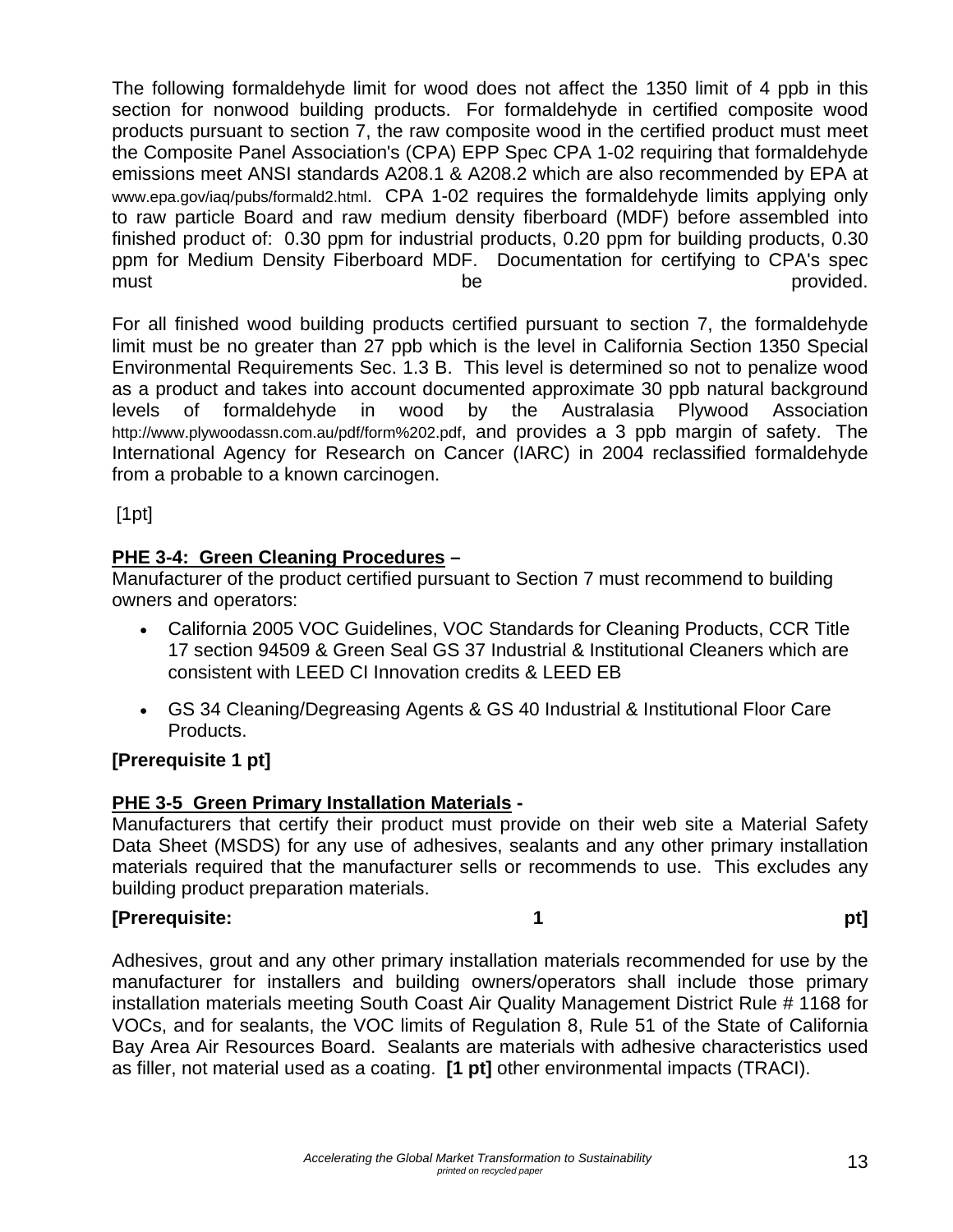The baseline for these reductions is the inventories generated in PHE 2-2 & 2-3 in the year 2000 using Table 1 above, or a recognized and MTS approved industry baseline for building products.

[max 2 pts: as follows]

1 point for an average 26-50% reduction across 7 impact categories

2 points for an average 26-50% reduction across 12 impact categories 26% average

# Figure 1. *The General Product Life Cycle*

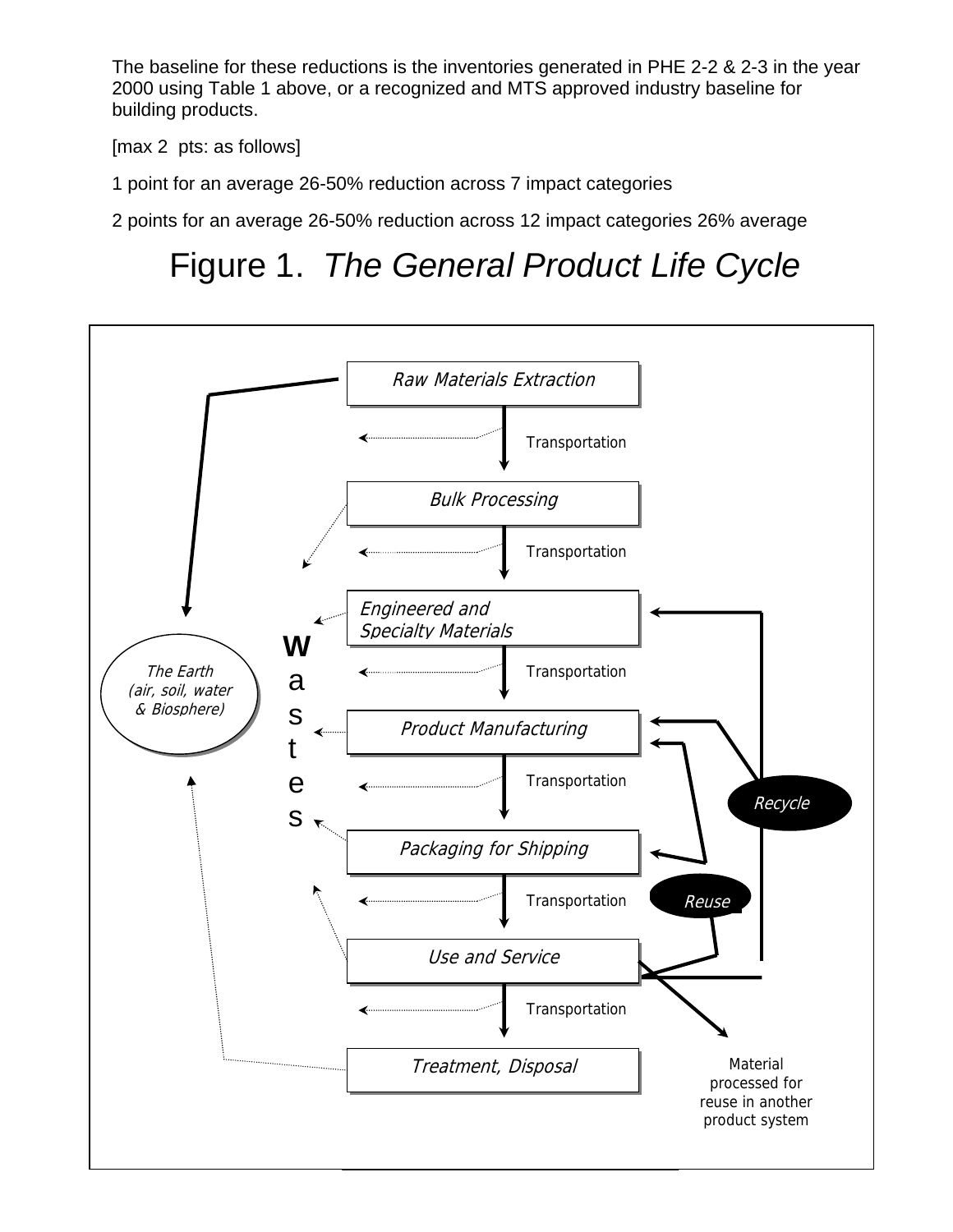## 6.1.4 Level 4 Criteria – 26-50% Reduction in Chemical and Pollutant Emissions

**PHE 4-1**: **26-50% Reduction of Toxic Chemicals & Media Pollutants** – Achieve an average 26-50% reduction of toxic chemicals & media pollutants in at least seven of the following twelve environmental life cycle impact categories: Global Warming, Acidification, Ozone Depletion, Eutrophication, Photochemical Smog, Human Health, Ecological Toxicity, Fossil Fuel Depletion, Habitat Alteration, Criteria Air Pollutants, Water Intake, Solid and Hazardous Waste. In these 7 out of 12 categories, reductions *must be achieved* for Global Warming, Human Health and Ecological Toxicity.

Quantification of toxic chemicals and media pollutants shall use the units of measurement for the Characterization Factors in the fifth column of Table 1. These characterization factors are defined in the US EPA Tool for the Reduction and Assessment of Chemical and Other environmental impacts (TRACI).

The baseline for these reductions is the inventories generated in PHE 2-2 & 2-3 in the year 2000 using Table 1 above, or a recognized and MS approved industry baseline for a building product or building products.

[max 2 pts as follows:]

1 point for an average 26-50% reduction across 7 impact categories

1 additional point for an average 26-50% reduction across 12 impact categories

**PHE 4-2**: **Minimize Indoor Formaldehyde Emissions** – The maximum concentration for formaldehyde emitted at 96 hours in emissions tests (following a ten-day conditioning period), shall not result in a modeled indoor air concentration greater than ½ the chronic reference exposure level (CREL) established by California Office of Environmental Health Hazard Assessment (OEHHA). Testing shall be in accordance with CA/DHS/EHLB/R-174 - *Standard Practice for the Testing of Volatile Organic Emissions from Various Sources Using Small-Scale Environmental Chambers* [1 pt].

#### 6.1.5 Level 5 Criteria – 51-75% Reduction in Chemical and Pollutant Emissions

**PHE 5-1**: **51-75% Reduction of Toxic Chemicals & Media Pollutants** – Achieve an average 51-75% reduction of toxic chemicals & media pollutants in at least seven of the following twelve environmental life cycle impact categories: Global Warming, Acidification, Ozone Depletion, Eutrophication, Photochemical Smog, Human Health, Ecological Toxicity, Fossil Fuel Depletion, Habitat Alteration, Criteria Air Pollutants, Water Intake, Solid and Hazardous Waste. In these 7 out of 12 categories, reductions *must be achieved* for Global Warming, Human Health and Ecological Toxicity.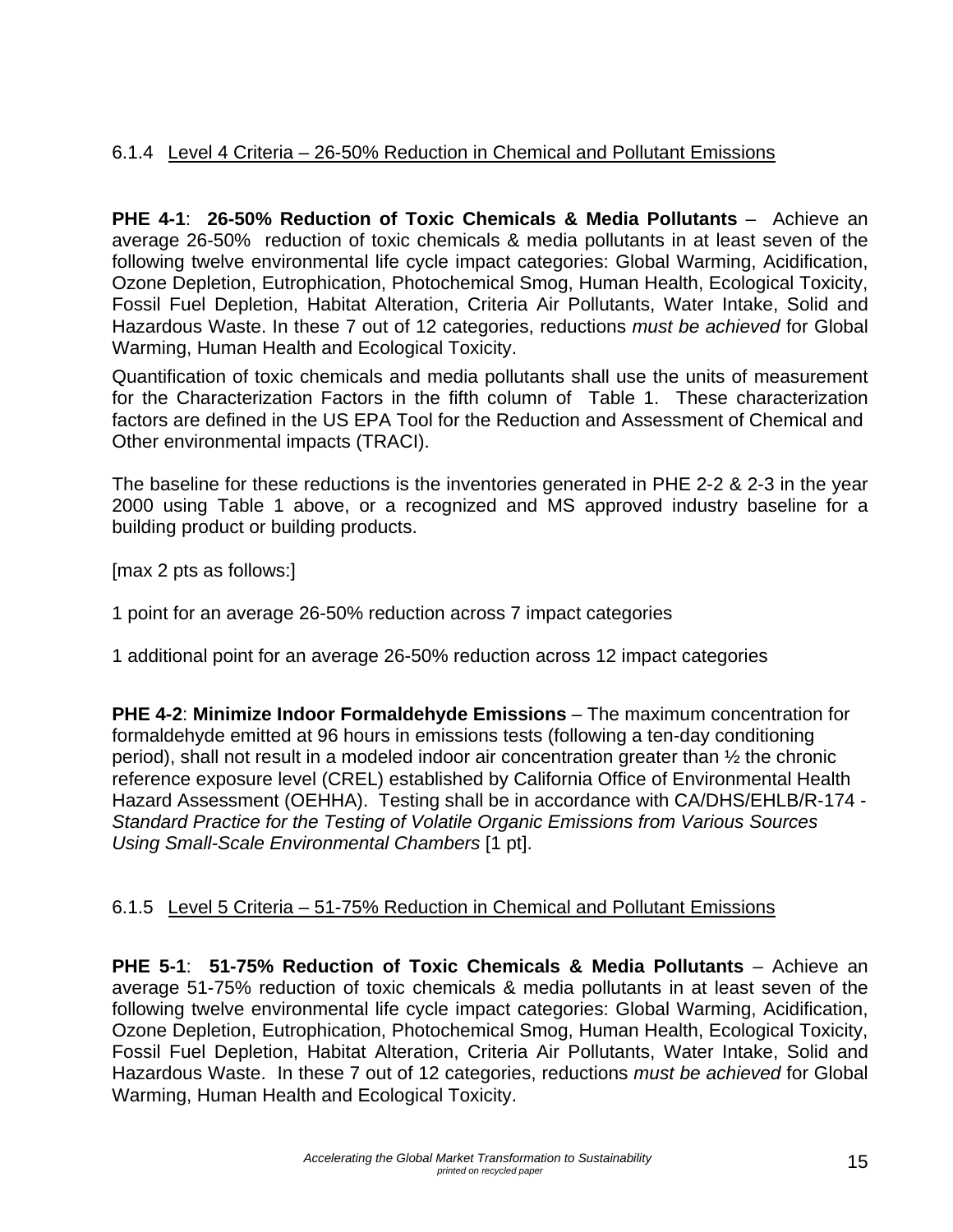Quantification of toxic chemicals and media pollutants shall use the units of measurement for the Characterization Factors in the fifth column of Table 1. These characterization factors are defined in the US EPA Tool for the Reduction and Assessment of Chemical and other environmental impacts (TRACI).

Quantification shall be as shown in Table 1 above, with characterization factors as defined in the US EPA Tool for the Reduction and Assessment of Chemical and other environmental impacts (TRACI).

The baseline for these reductions is the inventories generated in PHE 2-2 & 2-3 in the year 2000 using Table 1 below, or a recognized and MTS approved industry baseline for building products.

[max 2 pts: as follows]

1 point for an average 51-75% reduction across 7 impact categories

1 additional point for an average 51-75% reduction across 12 impact categories

**PHE 5-2: Supply Chain Stockholm Chemicals** - identify all supply chain material & process inputs present at 1% (10 parts per thousand), including Stockholm Convention Persistent **Organic** Pollutants. [1 pt]

Document that no Stockholm Convention Persistent Organic Pollutants are released as process outputs (emissions) throughout the supply chain and at the point of manufacture at or above TRI reporting thresholds. [1 pt]

Document that no Stockholm Convention Persistent Organic Pollutants are used in supply chain materials & that no process inputs are at or above TRI reporting thresholds. [1 pt]

#### 6.1.6 Level 6 Criteria – No or De Minimis Chemical and Pollutant Emissions

**PHE 6-1: No or De Minimis Toxic Chemicals & Media Pollutants** – Release no or de minimis amounts of toxic chemicals and media pollutants in at least seven of the following twelve environmental life cycle impact categories: Global Warming, Acidification, Ozone Depletion, Eutrophication, Photochemical Smog, Human Health, Ecological Toxicity, Fossil Fuel Depletion, Habitat Alteration, Criteria Air Pollutants, Water Intake, Solid and Hazardous Waste. In these 7 out of 12 categories, reductions *must be achieved* for Global Warming, Human Health and Ecological Toxicity.

Quantification of toxic chemicals and media pollutants shall use the units of measurement for the Characterization Factors in the fifth column of Table 1. These characterization factors are defined in the US EPA Tool for the Reduction and Assessment of Chemical and environmental impacts (TRACI).

The baseline for these reductions is the inventories generated in PHE 2-2 & 2-3 in the year 2000 using Table 1 above, or a recognized and MTS approved industry baseline for building products.

[max 3 pts: as follows]

2 points for 76% or greater average reduction across 7 impact categories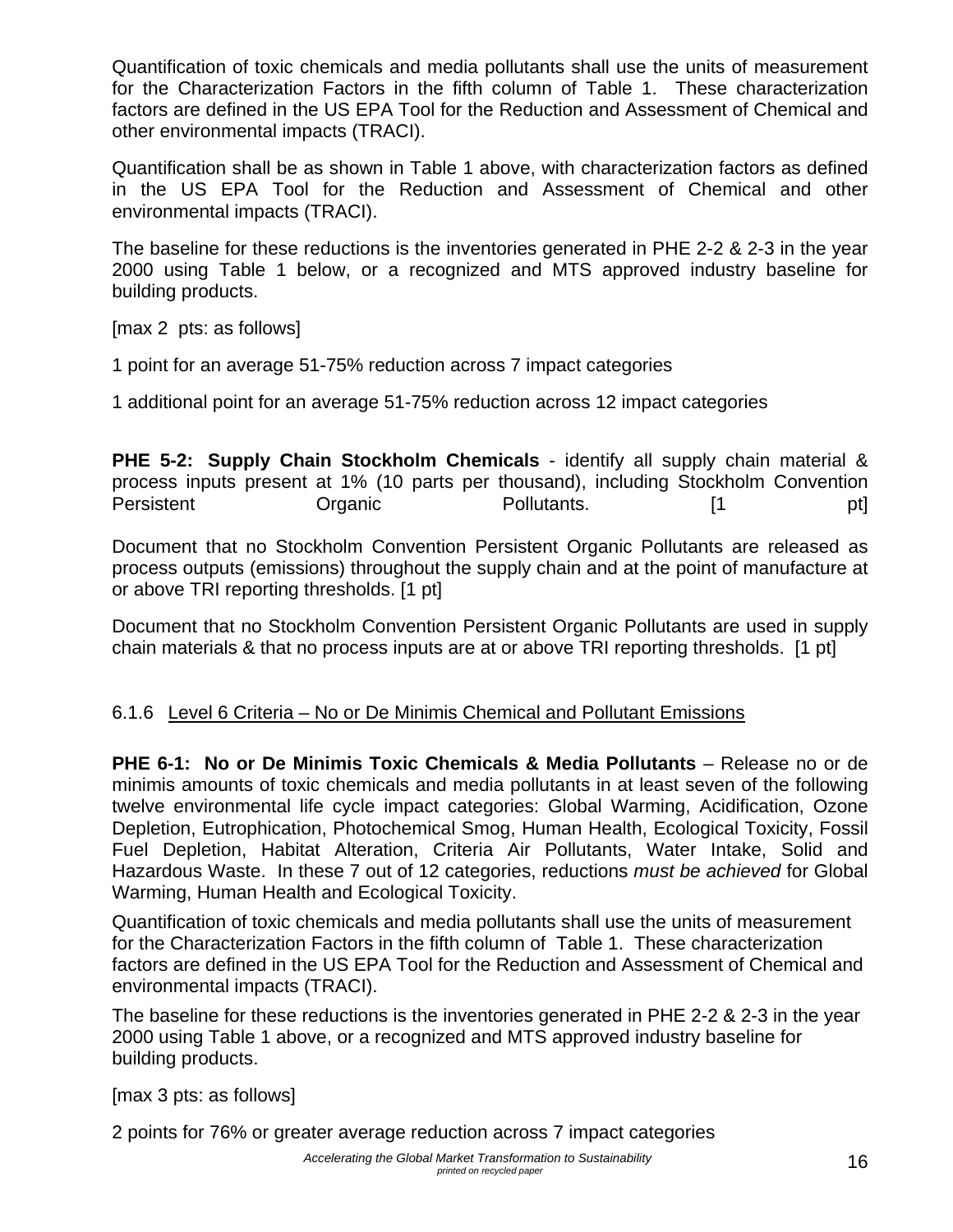## **6.2 Renewable Energy & Energy Reduction (RE&ER)**

This category contains an initial achievement level that simply inventories renewable content of energy used and improvement of energy efficiency. Higher achievement levels require higher use of renewable energy and greater energy efficiency improvements. CO2 reductions are covered in 6.1. The highest achievement levels require substantial use of renewable energy. For purposes of this standard, renewable energy is defined in 4.19.

This category provides a reasonable and achievable pathway for building products to be documented as renewable over the supply chain and not contribute to climate change.

#### 6.2.1 Level 1 Criteria – Energy Inventory

**RE&ER 1-1**: **Electrical and Thermal Energy Inventory** – For the manufacturing facility only, document 100% of production electrical and thermal energy requirements. Thermal energy is energy such as heat or steam for industrial, commercial, heating or cooling purposes, including through the sequential use of energy. For onsite generated energy, identify fuel type (e.g. natural gas, diesel oil, fuel oil, bauxite coal). For offsite generated energy (e.g. supplied electricity) document percent from renewable versus non-renewable sources. Energy inventory can be completed through utility bills and other available company data. [1 pt]

#### 6.2.2 Level 2 Criteria – Use of Renewable Energy at Manufacturing Facility (1%) or Energy Reduction (0.2-0.5%)

**RE&ER 2-1: 1% Renewable Energy or 0.2-0.5% Energy Reduction (from Inventory Baseline** – For the manufacturing facility only, document that 1% of the total production energy requirements (electrical and thermal) are derived from renewable energy sources meeting Green-e requirements, or that there is a 0.2-0.5% energy reduction from the Inventory in RE&ER 1-1. This criterion can be demonstrated by the use of on-site owner generated renewable energy meeting Green-e requirements, renewable energy supplied from off site sources meeting green-e requirements, certified Green-e Power<sup>2</sup> or certified Green-e Tradable Renewable Certificates<sup>3</sup>. For energy reduction, this criterion can be demonstrated by a 0.2-0.5% energy reduction from the inventory as measured by total energy reduced per square yard of product or over an entire facility involved in making the certified product. [2 pts]

**RE&ER 2-2: Cleaner and Greener Certification** – Achieve at least Level Two Cleaner and Greener Certification<sup>4</sup>. [1 pt]

 $\overline{a}$ 

*Accelerating the Global Market Transformation to Sustainability printed on recycled paper* 17

 $2$  Information on the Green-e Renewable Electricity Certification Program can be found at http://www.green-e.org/

 $3$  Information on the Green-e Tradeable Renewable Certificates can be found at http://www.green-e.org/what\_is/dictionary/trc.html

<sup>&</sup>lt;sup>4</sup> Cleaner & Greener Certification is explained at http://www.cleanerandgreener.org/certification/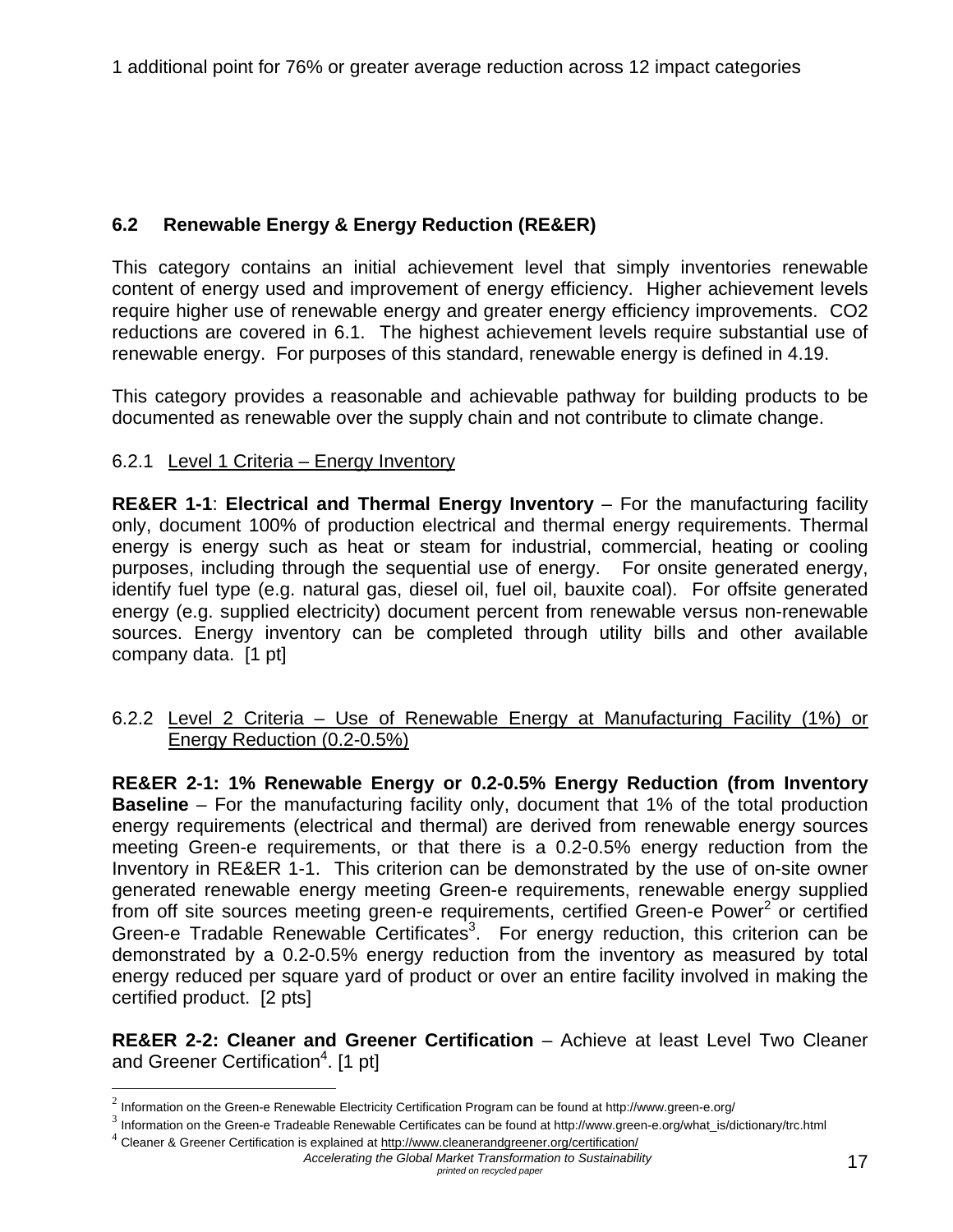6.2.3 Level 3 Criteria – Use of Renewable Energy at Manufacturing Facility (2-10%) or Energy Reduction (0.5-4%)

**RE&ER 3-1, 3-2, 3-3: 2-10% Renewable Energy or 0.5-4% Energy Reduction (from Inventory Baseline** – For the manufacturing facility only, document that 2-10% of the total production energy requirements (electrical and thermal) are derived from renewable energy sources meeting Green-e requirements or that there is a 0.5-4% energy reduction from the Inventory in RE&ER 1-1. This criterion can be demonstrated by the use of on-site owner generated renewable energy meeting Green-e requirements, renewable energy supplied from off site sources meeting Green-e requirements, certified Green-e Power or certified Green-e Tradable Renewable Certificates. For energy reduction, this criterion can be demonstrated by a 0.5-4% energy reduction from the inventory as measured by total energy reduced per square yard of product or over an entire facility involved in making the certified product.  $[RE 3-1: 2 pts - 2% RE 0.5-1% ER; RE&ER 3-2: additional 2 pts - 5%$ RE or 1.1-2% ER; RE&ER 3-3: additional 2 pts – 8% RE or 2.1-4%ER. 6 pts max]

**RE&ER 3-4: Certification of Climate Change Emission Reductions** – Obtain Cleaner & Greener Certification of all climate change emission reductions. [1 pt]

#### 6.2.4 Level 4 Criteria - Use of Renewable Energy at Manufacturing Facility (11-25%) or Energy Reduction (5-30%)

**RE&ER 4-1, 4-2, 4-3: 11-25% Renewable Energy or 5-30% Energy Reduction (from Inventory Baseline** – For manufacturing facility only, document that 11-25% of the total production energy requirements (electrical and thermal) are derived from renewable energy sources meeting Green-e requirements or that there is a 5-30% energy reduction from the Inventory in RE&ER 1-1. This criterion can be demonstrated by the use of on-site owner generated renewable energy meeting Green-e requirements, renewable energy supplied from off site sources meeting Green-e requirements, certified Green-e Power or certified Green-e Tradable Renewable Certificates. For energy reduction, this criterion can be demonstrated by a 5-30% energy reduction from the inventory as measured by total energy reduced per square yard of product or over an entire facility involved in making the certified product. [RE&ER 4-1: 2 pts - 11% RE or 5-7% ER; RE&ER-4-2: additional 2 pts – 15% RE or 8-20% ER; RE&ER 4-3: additional 2 pts – 20% RE or 21-30% ER. 6 pts max]]

#### 6.2.5 Level 5 Criteria - Use of Renewable Energy at Manufacturing Facility (26-50%) or Energy Reduction (31-100%)

**RE&ER 5-1, 5-2, 5-3: 26-50% Renewable Energy or 31-100% Energy Reduction (from Inventory Baseline** – For manufacturing facility only, document that 26-50% of the total production energy requirements (electrical and thermal) are derived from renewable energy sources meeting Green-e requirements or that there is a 31-100% energy reduction from the Inventory in RE&ER 1-1. This criterion can be demonstrated by the use of on-site owner generated renewable energy meeting Green-e requirements, renewable energy supplied from off site sources meeting Green-e requirements, certified Green-e Power or certified Green-e Tradeable Renewable Certificates. For energy reduction, this criterion can be demonstrated by a 31-100% energy reduction from the inventory as measured by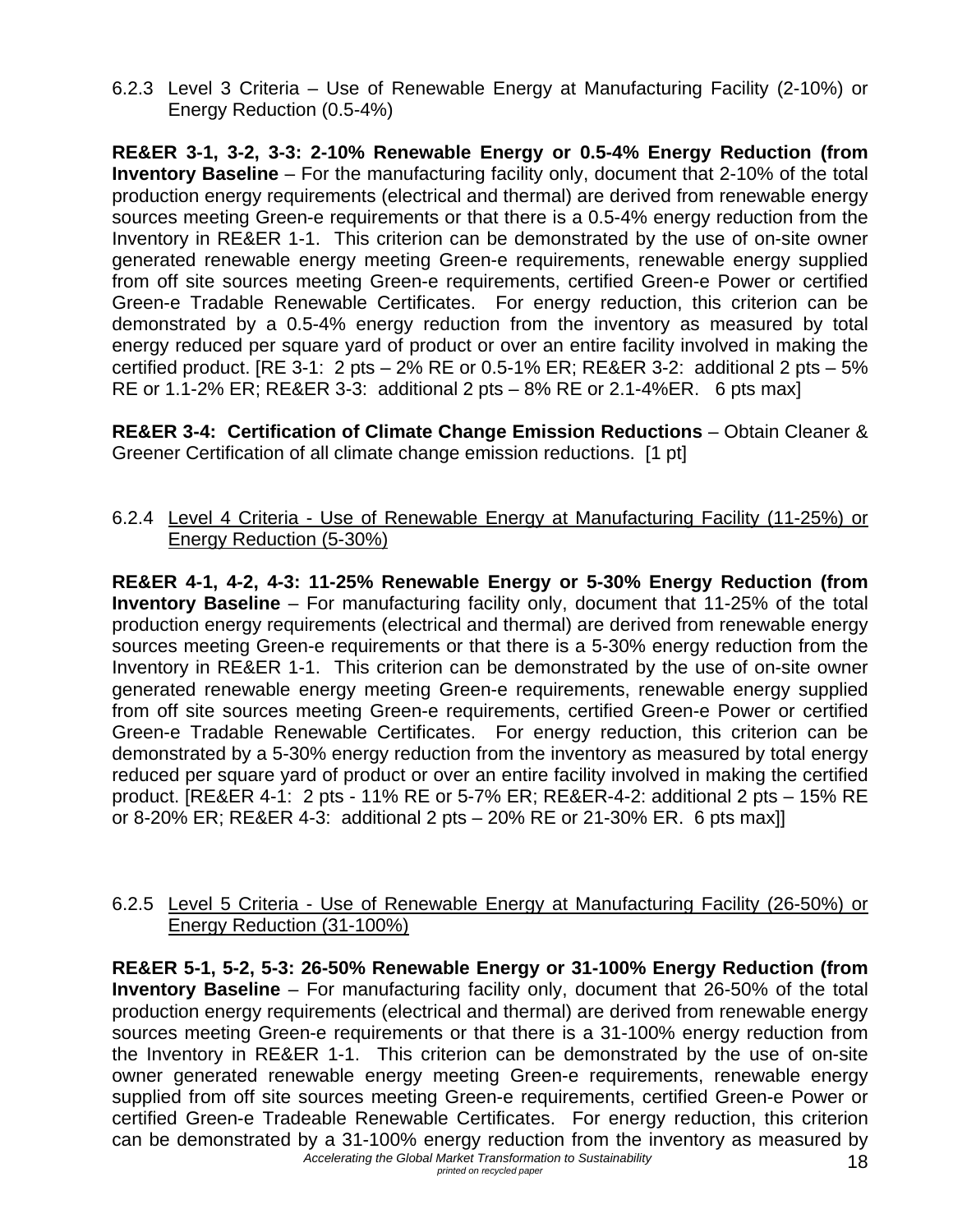total energy reduced per square yard of product or over an entire facility involved in making the certified product. [RE&ER 5-1: 2 pts – 26% RE or 31-40% ER; RE&ER-5-2: additional 2 pts – 35% RE or 41-50% ER; RE&ER 5-3: additional 4 pts – 50% RE or 51-100% ER. 8 pts max ]

#### 6.2.6 Level 6 Criteria - Use of Upstream Renewable Energy ( 1-50%) or Energy Reduction (0.5-100%)

**RE&ER 5.5: 1-9% Renewable Energy or 0.5-7% Energy Reduction (from Inventory Baseline –** For upstream product stages, document requirements as calculated in section 6.2.4 [3 pts]

**RE&ER 5-6: 10-18% Renewable Energy or 8-20% Energy Reduction (from Inventory Baseline –** For upstream product stages, document requirements as calculated in section 6.2.5 [2 pts]

**RE&ER 6-1, 6-2: 19-100% Renewable Energy or 21-100% Energy Reduction (from Inventory Baseline** – For upstream product stages, document that 19-100% of the total production energy requirements (electrical and thermal) are derived from renewable energy sources meeting Green-e requirements or that there is a 19-100% energy reduction from the Inventory in RE&ER 1-1. This criterion can be demonstrated by the use of on-site owner generated renewable energy meeting Green-e requirements, renewable energy supplied from off site sources meeting Green-e requirements, certified Green-e Power or certified Green-e Tradeable Renewable Certificates. For energy reduction, this criterion can be demonstrated by a 19-100% energy reduction from the inventory as measured by total energy reduced per square yard of product or over an entire facility involved in making the certified product. [RE&ER 6-1: 2 pts – 19-27% RE or 21-40% ER; RE&ER 6-2: additional 4 pts – 28-35% RE or 41-100% ER. 6 pts max.]

#### 6.2.7 Cleaner Fuels & Substitute Materials for Manufacturers & Suppliers

#### **RE&ER 7-1: Credit for Cleaner Fuels & Substitute Materials Reducing CO2 & Other Pollution**

The baseline energy usage for the manufacturing facility and or supplier is converted to KWH. Coal fired plants generate on average 2.7 lbs of CO2/kwh and 0.3 grams of mercury (Hg)/1000 kwh according to the Minnesota Public Utilities Commission: http://72.14.203.104/search?q=cache:YfXtCCZItuEJ:www.dsireusa.org/documents/Incentives/MN08R.pdf+average+co2+%26+mercury+emissions+per+KWH &hl=en&gl=us&ct=clnk&cd=8

Certifying manufacturers as well as suppliers that reduce 1% of this average amount due to switching to cleaner fuels and using supplementary materials reducing fuel use receive 3 pts and 2% would receive 6 pts. This takes into account credit for use of cleaner fuels including material substitution e.g., fly ash and slag.

See EcoSmart paper on supplementary materials use: http://www.sbtc.ca/Docs/SOS-CSCEPaper.pdf

Cleaner fuels and substitute materials must not add more pollutants listed in Appendix 1 to the environment over the supply chain/ life cycle than those they are eliminating.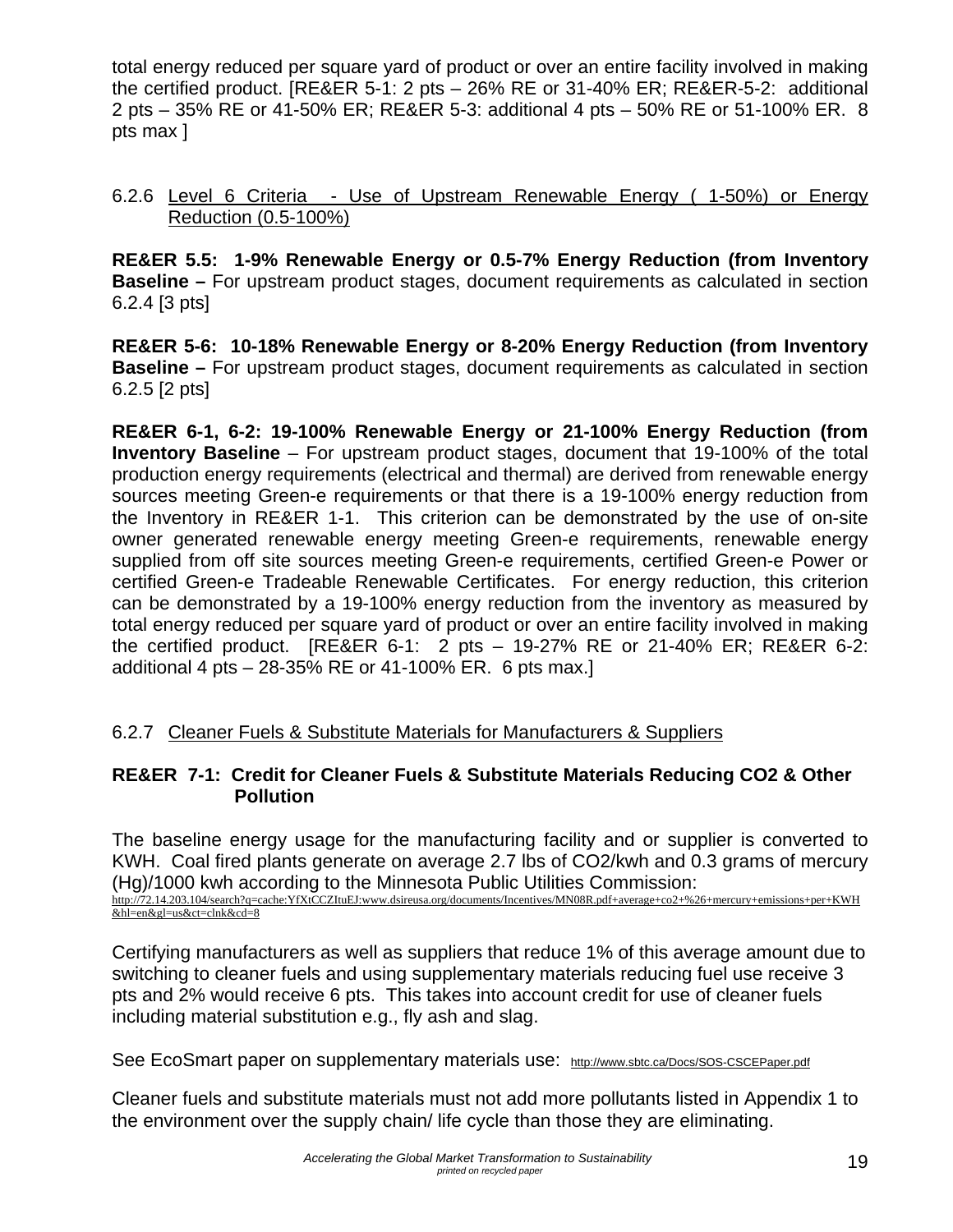The basis for this section is to:

- allow additional credit for very high energy use products such as cement and concrete and to build on the excellent work of EcoSmart: http://www.sbtc.ca
- provide additional credit for climate change and Hg reductions given the seriousness of this pollution
- CO2 is the standard metric for climate change pollution
- provide addition credit for reducing conventional energy due to annually rising energy costs, their adverse impact on the economy, exponentially increasing climate change, and substantial fuel shifting to coal due to rising oil and natural gas costs. About 100 new coal fired power plants are being proposed in the US without CO2 removal due to fuel shifting and increased demand on the grid which would have a substantial adverse impact on climate change and public health and environment.

[RE&ER 7-1: 3 pts – 1% Energy Pollution Reduction or 6 pts – 2% Energy Pollution Reduction. For Manufacturer & Supplier. 6 pts max.]

# **6.3 Biobased or Recycled Materials (MATLS)**

Biobased materials are produced by sustainable agriculture as defined in 4.23, and *FSC Certified Wood* forest practices. Recycled materials are measured by percent recycled content by total product weight. Higher achievement levels require progressively higher levels of biobased materials and recycled content. This Category contains achievement levels ranging from simple inventorying of biobased and recycled materials at Level 1, to requiring substantial percent of biobased and recycled materials at high Levels.

This category provides a reasonable and achievable pathway for biobased and recycled building products to be documented over the supply chain.

6.3.1 Progressively higher levels of biobased and recycled materials are required by this section. The recycled content and biobased content shall be determined for all products in a product platform. Coal fly ash used as filler or binding agent qualifies as preconsumer/post industrial content only, as do other post industrial content fillers and binders.

Recycled materials are measured by the percent of pre consumer/post industrial or post consumer materials by weight. Biobased content is also measured in the same manner. This percentage is calculated by dividing the weight of the recycled or biobased content by the total weight of the finished product functional unit (e.g., one square yard for building products) and multiplying by 100. [(Biobased and/or Recycle Content Weight) / (Total Product Weight) x 100].

#### 6.3.2 Level 1 Criteria –Materials Content Inventory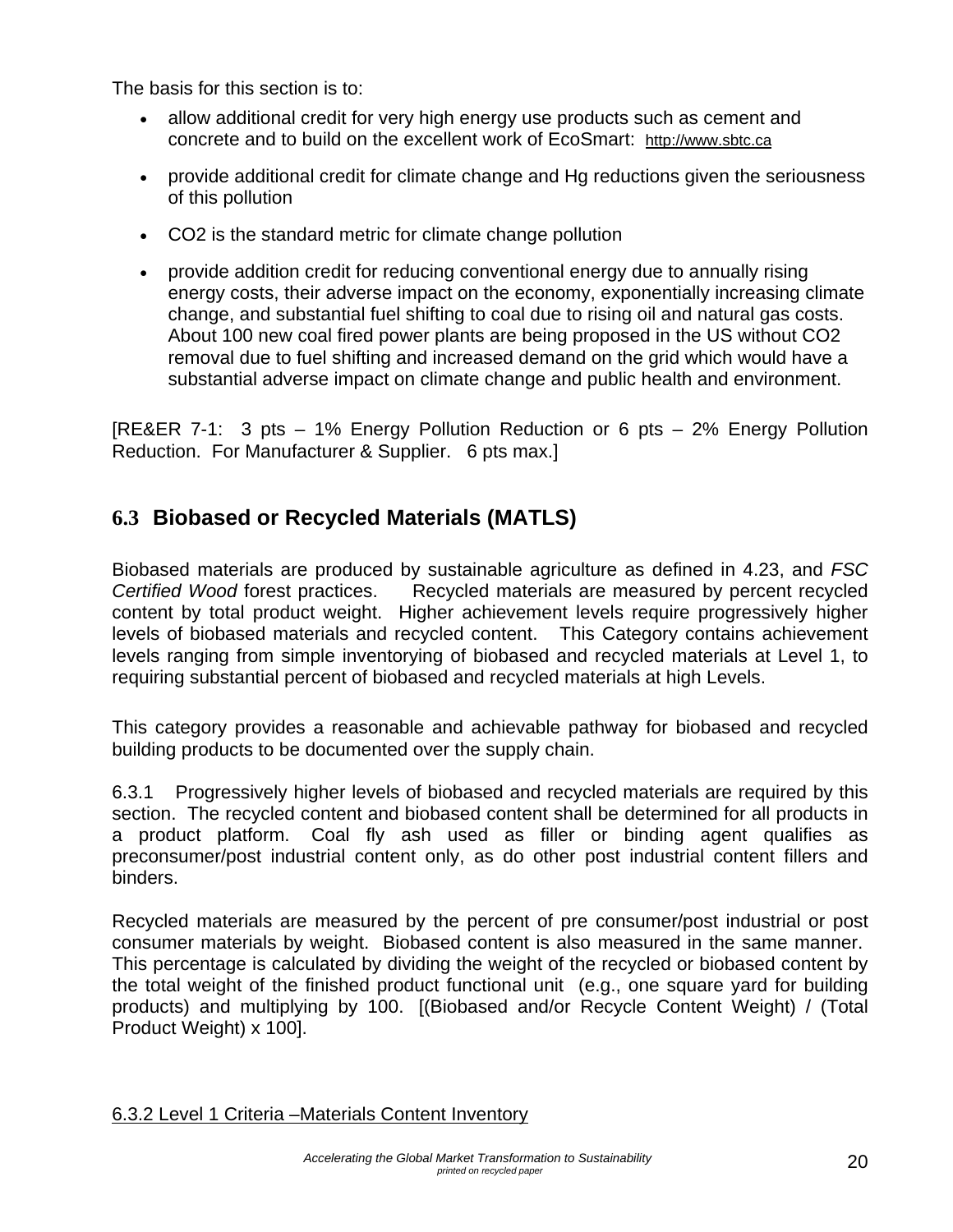**MATLS 1-1: Inventory Biobased and Recycled Content Materials** – Document the recycled and biobased content. Recycled content shall be classified by pre-consumer/post industrial or post-consumer materials in accordance with ISO 14021 and the FTC Environmental Marketing Guides and the definitions set forth in this Standard. Biobased materials are those produced under sustainable agricultural practices as described in 4.23 and incorporate the Best Management Practices for Soil Erosion and Runoff Control as described in 4.1. This includes FSC Certified Wood practices as well as USDA Organic practices.

Prerequisite for composite wood - Certification to the Composite Panel Association's EPP Specification CPA 1-02 shall be used as documentation for appropriate recycled content credit for all composite wood products. CPA 1-02 specifies a minimum of 100% recycled and recovered wood content. Documentation for certifying to CPA's spec must be provided.

 $[2 \text{ pts}]$ 

## 6.3.3 Level 2 Criteria – 5-24% Biobased or Recycled Content

**MATLS 2-1, 2-2, 2-3, 2-4 : 5-24 % Biobased or Recycled Content or Environmentally Preferred Material** – Document that - 5-20% of the material feedstock is composed of biobased or recycled materials. Biobased materials include FSC Certified Wood. Calculation of material contributions shall conform to the following:

- Post-consumer recycled content Applied at a ratio of 1:1 (e.g. every 1% of the product sourced from 100% post-consumer material results in 1% recycled content credit);
- Pre-consumer recycled content Applied at a ratio of 1:0.5 (e.g. every 1% of the product sourced from 100% pre-consumer material results in 0.5% recycled content credit); and/or
- Biobased content Applied at a ratio of 1:1 (e.g. every 1% of the product sourced from 100% biobased material results in 1% biobased content credit).
- Environmentally preferred materials Materials used in the product that are designated as preferred utilizing an ISO 14040 Compliant LCA. The material will apply at the ratio of 1:1 (e.g. every 1% of the product sourced that is 100% LCA certified results, in 1% material content credit).
- Specific weighted portions of a material cannot be counted twice. Therefore a material cannot be counted as 100% biobased and 10% Post-consumer recycled content. It could however be 4% biobased and 20% environmentally preferred materials content

[4 pts max; MATLS 2-1: 1 pt – 5%; MATLS 2-2: additional 1 pt – 10%; MATLS 2-3: additional 1 pt  $-$  15%; MATLS 2-4: additional 1 pt  $-$  20%]

#### 6.3.4 Level 3 Criteria – 25 -44% Biobased or Recycled Content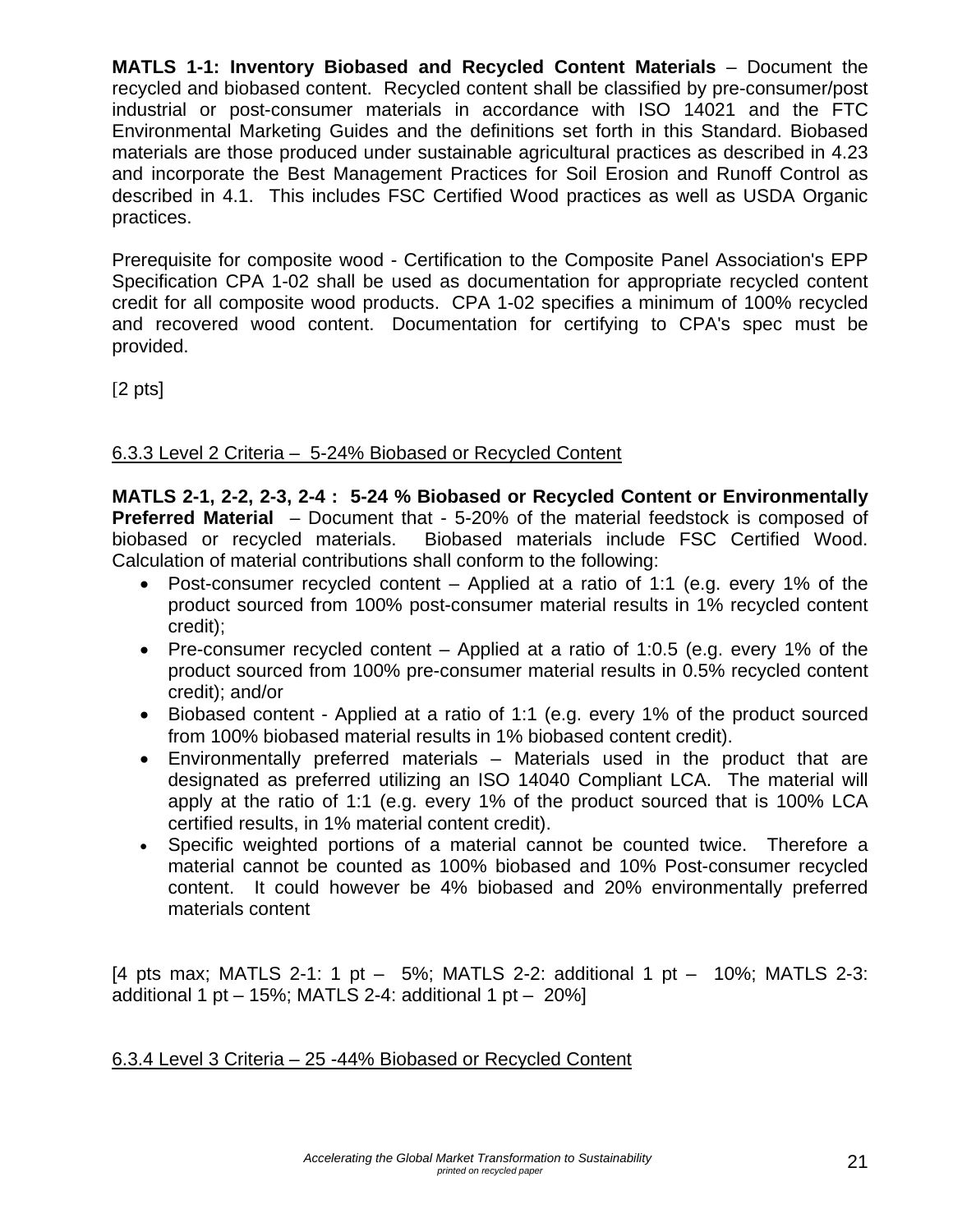**MATLS 3-1, 3-2, 3-3, 3-4: 25 -44% Biobased or Recycled Content** – Document that 25- 44% of the material feedstock is comprised of biobased or recycled materials. Calculation of material contributions shall be as described in Section 6.3.3.

[4 pts max; MATLS 3-1: 1 pt – 25%; MATLS 3-2: additional 1 pt – 30%; MATLS 3-3: additional 1 pt  $-$  35%; MATLS 3-4: additional 1 pt  $-$  40%]

#### 6.3.5 Level 4-6 Criteria – 45-100% Biobased or Recycled Content

**MATLS 4-1 to 6-5 Biobased & Recycled Content** Document that 45-64% of the material feedstock is comprised of biobased or recycled materials. Calculation of material contributions shall conform to the following:

- Post-consumer recycled content Applied at a ratio of 1:1 (e.g. every 1% of the product sourced from 100% post-consumer material results in 1% recycled content credit);
- Pre-consumer recycled content Applied at a ratio of 1:0.5 (e.g. every 1% of the product sourced from 100% pre-consumer material results in 0.5% recycled content credit); and/or

| MATLS 4-2: 45% | Recycled or Biobased      | $[1 \text{ pt}]$              |
|----------------|---------------------------|-------------------------------|
| MATLS 4-3: 50% | Recycled or Biobased      | $[2 \text{ pts}]$             |
| MATLS 4-4: 60% | Recycled [3 pts] Biobased | $[4 \text{ pts}]$             |
| MATLS 5-2: 70% | Recycled or Biobased      | $[2 \text{ pts}]$             |
| MATLS 5-3: 75% | Recycled [2 pts] Biobased | $\lceil 3 \text{ pts} \rceil$ |
| MATLS 5-4: 80% | Recycled [3 pts] Biobased | $[4 \text{ pts}]$             |
| MATLS 6-2: 88% | Recycled or Biobased      | $[2 \; pts]$                  |
| MATLS 6-3: 91% | Recycled [2 pts] Biobased | $[4 \text{ pts}]$             |
| MATLS 6-4: 94% | Recycled [3 pts] Biobased | $[4 \text{ pts}]$             |
| MATLS 6-5: 97% | Recycled [4 pts] Biobased | $[5 \text{ pts}]$             |

[20 pts max]

Note: to qualify for biobased credits at this level, biobased materials must be sourced from FSC Certified forests, or agricultural operations which comply with BMPs as defined in section 4.1 and are certified as organic or conform with transitional organic requirements (e.g. any pesticides or fertilizers used cannot be derived from synthetic (i.e. petroleum) sources, & no added genetically modified organisms), or are FSC Certified Wood. For transitional organic, the transitional fields for crop production must stay transitional for 3 years minimum. Transitional means that pesticide and fertilizer use has ceased, but the fields are not certified organic.

# **6.4 Facility or Company Based (MFG)**

This Category encourages corporate wide environmental responsibility and achievements. Achievement levels range from simple adoption of an environmental policy and having an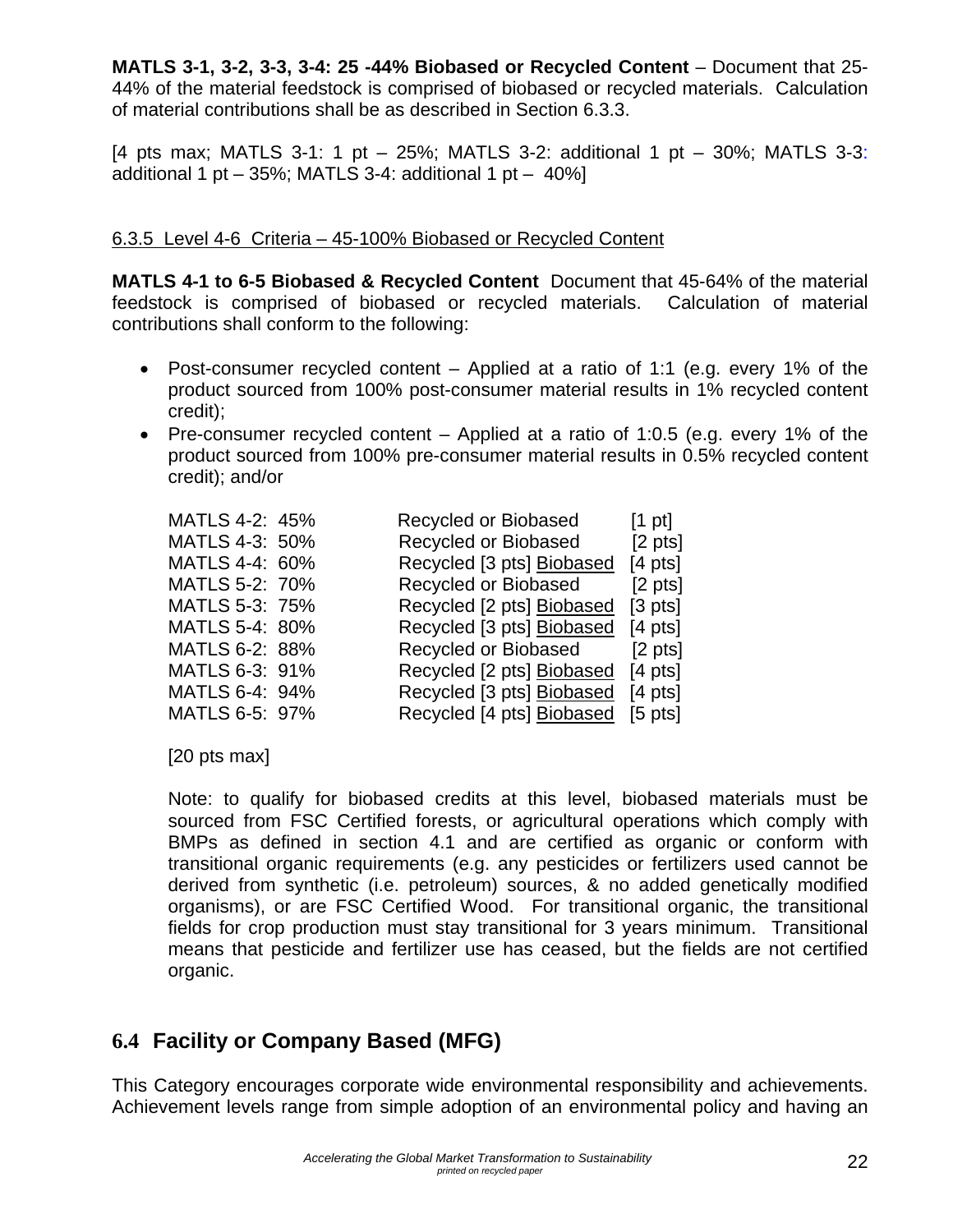environmental management system, to supply chain activities like LCA and disclosing the percentage of sustainable/EPP building products purchased, made, and sold.

This Category documents corporate wide achievements in addition to those for sustainable/EPP building products.

#### 6.4.1 Level 1 Criteria – EMS Policy & Social Indicator Reporting

**MFG 1-1: Environmental Management System Environmental Policy & Publicly**  Available Targets –the Manufacturer shall document a formal Environmental Management System & Policy. and publicly declare its environmental targets, objectives and metrics pursuant to ISO 14001. Public declaration shall be via one of the following two vehicles: 1 – Company's web site; 2 – Company's publicly available annual report. [1 pt]

**MFG 1-2: Social Indicator Reporting for Manufacturers** – Report social indicator metrics as shown below in Table 2 for the manufacturer certifying the product. It is not the intent of this requirement that companies supplying chemicals that end up at de minimis levels in the product being evaluated, be contacted and asked for this information. The reporting of employment information required in Table 2 can be made by either a detailed breakdown or general summary of compliance.

[1 pt manufacturer submitting for certification]

.

| <b>Indicator</b> |                    | <b>Description</b>                                                                                          |
|------------------|--------------------|-------------------------------------------------------------------------------------------------------------|
| Labor            |                    | Breakdown of workforce, employment type, employment<br>contract workforce retained vs. temporary workforce. |
| practices        |                    | Net employment creation, turnover                                                                           |
| and              | Employment         | Employee benefits, beyond those legally mandated                                                            |
| decent           |                    |                                                                                                             |
| work             | Health &           | Recording and notification of occupational accidents,                                                       |
|                  | Safety             | injuries, illnesses and disease.                                                                            |
|                  |                    | Description of policies and procedures dealing with all                                                     |
|                  |                    | aspects of HR relevant to operations including                                                              |
|                  |                    | monitoring mechanisms and results.                                                                          |
|                  | Strategy &         | Description of policies and procedures to evaluate and                                                      |
| Human            | Mgt                | address human rights performance within the supply chain                                                    |
| <b>Rights</b>    |                    | and contractors, including monitoring systems and results.                                                  |
|                  |                    | Description of policy and procedures excluding child labor                                                  |
|                  | <b>Child Labor</b> | including monitoring systems and results.                                                                   |

| Table 2 – Social Indicators for Sustainable/EPP Building Product Standard |
|---------------------------------------------------------------------------|
| (source: Global Reporting Initiative)                                     |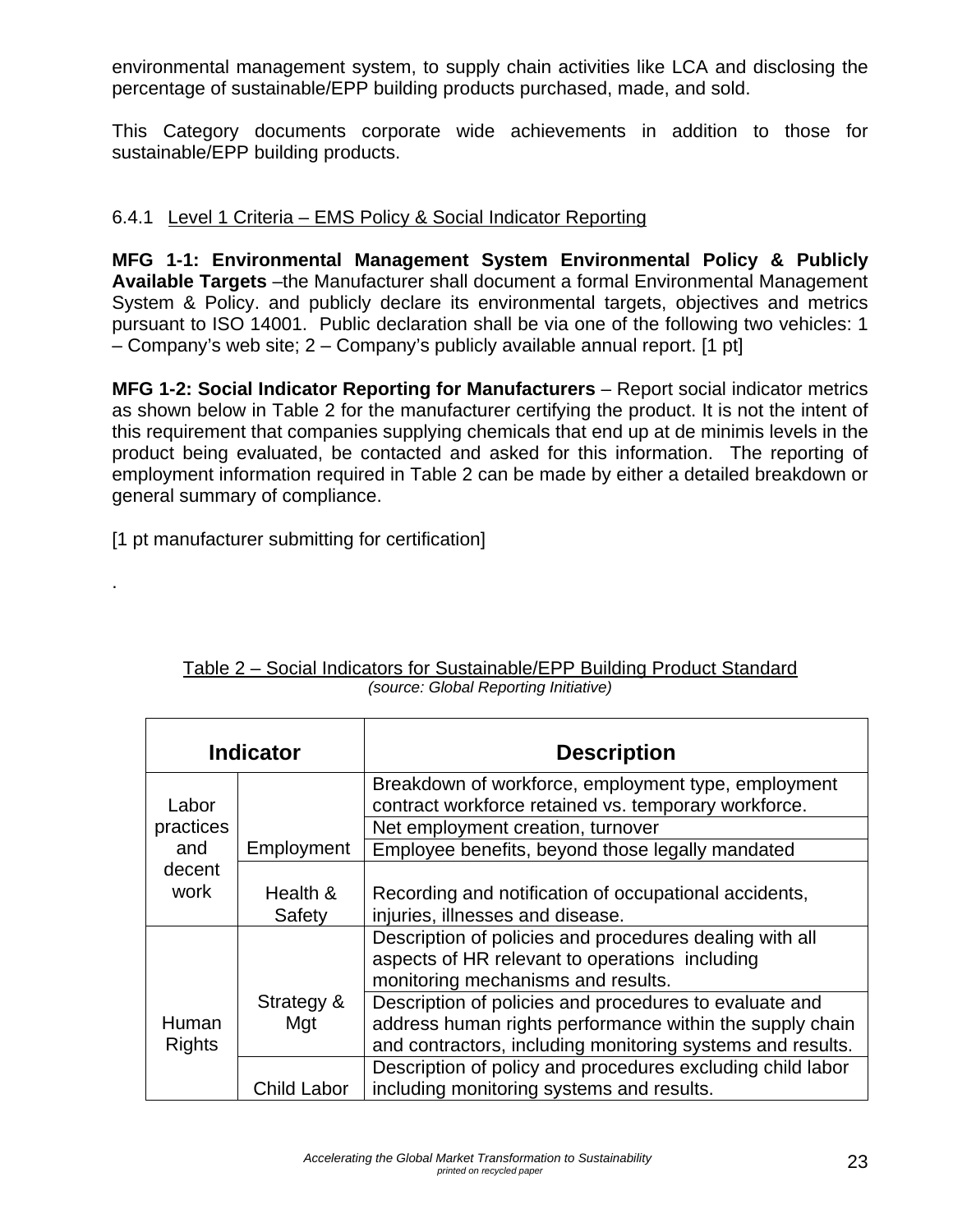| Society | Community | Policies to manage impacts on communities in areas<br>affected by activities as well as description of procedures<br>to address this issue, including monitoring systems and |
|---------|-----------|------------------------------------------------------------------------------------------------------------------------------------------------------------------------------|
|         |           | results.                                                                                                                                                                     |

#### 6.4.2 Level 2 Criteria – Supplier Social Reporting, Targets & LCA

**MFG 2-1: Social Indicator Reporting for Suppliers** – Report social indicator metrics as shown above in Table 2 for each supplier company whose product constitutes at least 3% of the product being certified. It is not the intent of this requirement that companies supplying chemicals that end up at de minimis levels in the product being evaluated, be contacted and asked for this information. The reporting of employment information required in Table 2 can be made by either a detailed breakdown or general summary of compliance.

[1 pt. for supplier reporting]

**MFG 2-2: LCA Process** – Manufacturer shall have competed a Life-Cycle Assessment (LCA) process for the product undergoing assessment. The LCA shall be competed in accordance with the ISO 14040 standard for life cycle assessment. [4 pts]

#### 6.4.3 Level 3 Criteria – Closed Loop Process

**MFG 3-1: Transparent Secondary Materials Reclamation System** - A manufacturer or supplier must have or insure/facilitate a materials management system whereby it takes materials that start as building products and are reclaimed into secondary products different than the certified product with a reclamation program in place, and with no increased environmental impact than the original manufacturing process. [1 pt]

**MFG 3-2: Transparent Materials Reclamation System** - A manufacturer or supplier must have or insure/facilitate an operational materials management system whereby secondary materials (e.g. post-consumer and post-industrial/pre-consumer recycled materials) are reclaimed in the same product system from which they originated with a reclamation system in place, and with no increased environmental impact than the original manufacturing process. [1 pt postindustrial or 2 pts postconsumer]

**MFG 3-3: Transparent Repurpose Materials Reclamation System** - A manufacturer or supplier must have or insure/facilitate a materials management system whereby it brings back materials that start as building products and are repurposed/refurbished/reused as equivalent building products through the reclamation program, and with no increased environmental impact than the original manufacturing process. [2 pts]

MFG 3-1 to 3-3: Reclamation processes must be made available to greater than 50% of customer base. Credits may be obtained individually or in any combination as the manufacturer's reclamation program applies.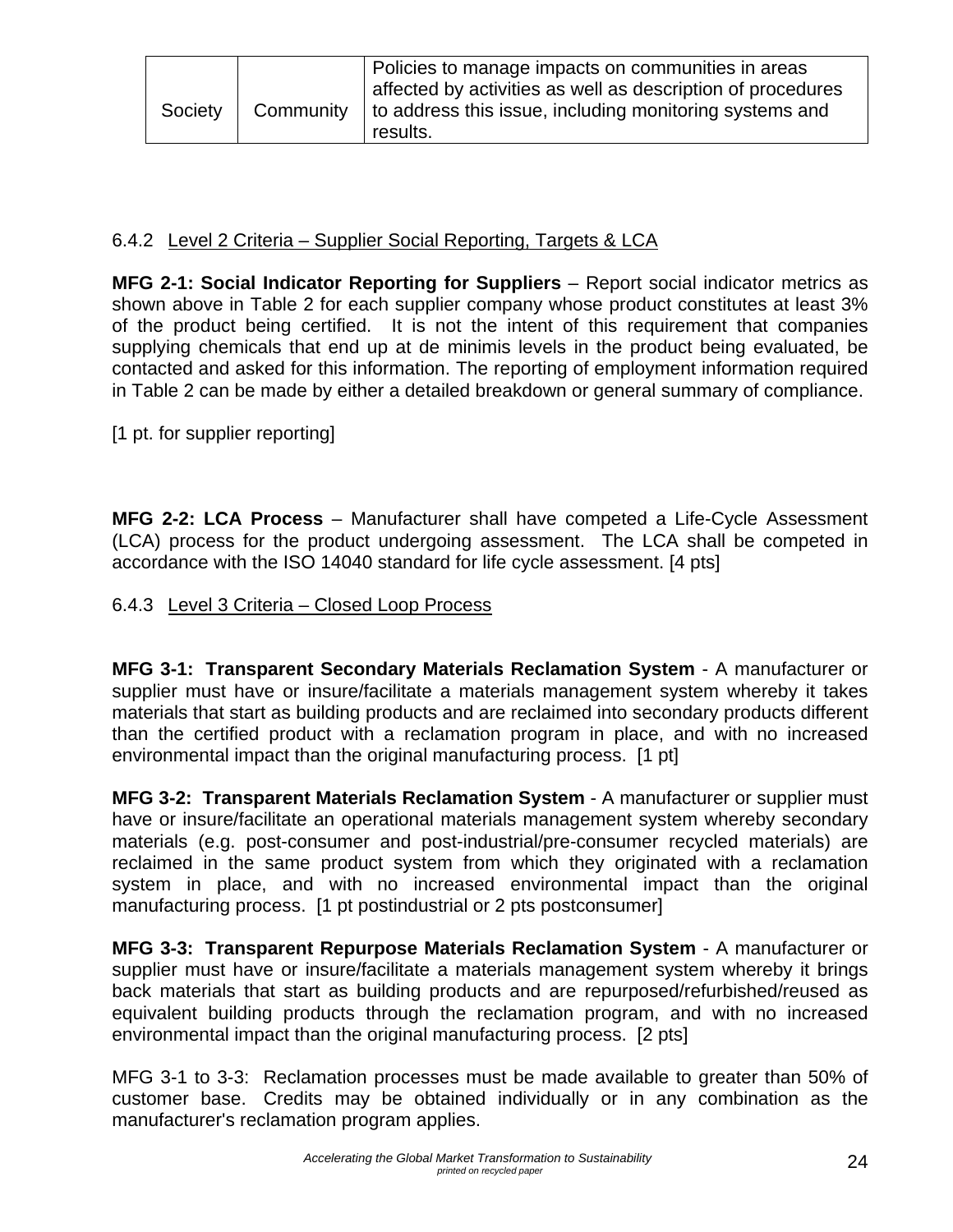### 6.4.4 Level 4 Criteria – Design for Environment

**MFG 4-1: Identify Adopted Design for Environment Process** – As a minimum, manufacturer shall have completed the Design for Environment Product Matrix included in the State of Minnesota's Design for Environment Toolkit<sup>5</sup> or equivalent. [2 pts]

### 6.4.5 Level 5 Criteria – EMS Certification

**MFG 5-1: Environmental Management System Certification** – Manufacturer shall document certification of environmental management system to ISO 14001, EPA Performance Track, or equivalent. [2 pts]

#### 6.4.6 Level 6 Criteria - Transaction Disclosures

**MFG 6-1: Sustainable Building Product Transaction Disclosures** – Manufacturer shall disclose the percent (%) on US dollar basis, of sustainable building products purchased, made and sold. [2 pts]

# **6.5 Reclamation, Sustainable Reuse & End of Life Management (EOL)**

This Category encourages product reuse and reclamation, thereby reducing waste to landfill and incineration. It requires that product performance standards be met, and also requires extended life of the system including proper installation and maintenance.This category accounts for downcycling of goods, and materials from their highest to lowest use after production and prior to final disposition, encouraging reuse and avoiding disposal.

This Category helps further government and industry goals to avoid landfills and incineration and subsequent pollution, and documents building product reclamation over the supply chain. A substantial percent of used building products ends up in landfills with 40% of waste going to landfills taking construction materials *"Are Flooring Products Making the Grade,"* Floor Covering Weekly (*Apr. 12, 2004, J. Goodman).*

#### 6.5.1 Level 1 Criteria – Reclamation Program and Product Durability

**EOL 1-1: Operational Reclamation and/or Sustainable Reuse Programs** – Manufacturer shall describe where operational reclamation and/or sustainable reuse opportunities exist for the manufacturer's product to be certified. This means that the product is recyclable pursuant to the FTC Guides 16 CFR § 260.7(d) or reusable pursuant to other established federal, state, or local guidelines. [1 pt]

**EOL 1-2: Performance Durability** – Manufacturer shall demonstrate the product meets the applicable performance durability testing requirements as listed in EOL 2-1. [1 pt]

1

*Accelerating the Global Market Transformation to Sustainability printed on recycled paper* 25  $^5$  The Design for Environment Toolkit can be found at http://www.mosa.state.mn.us/p2/dfe.cfm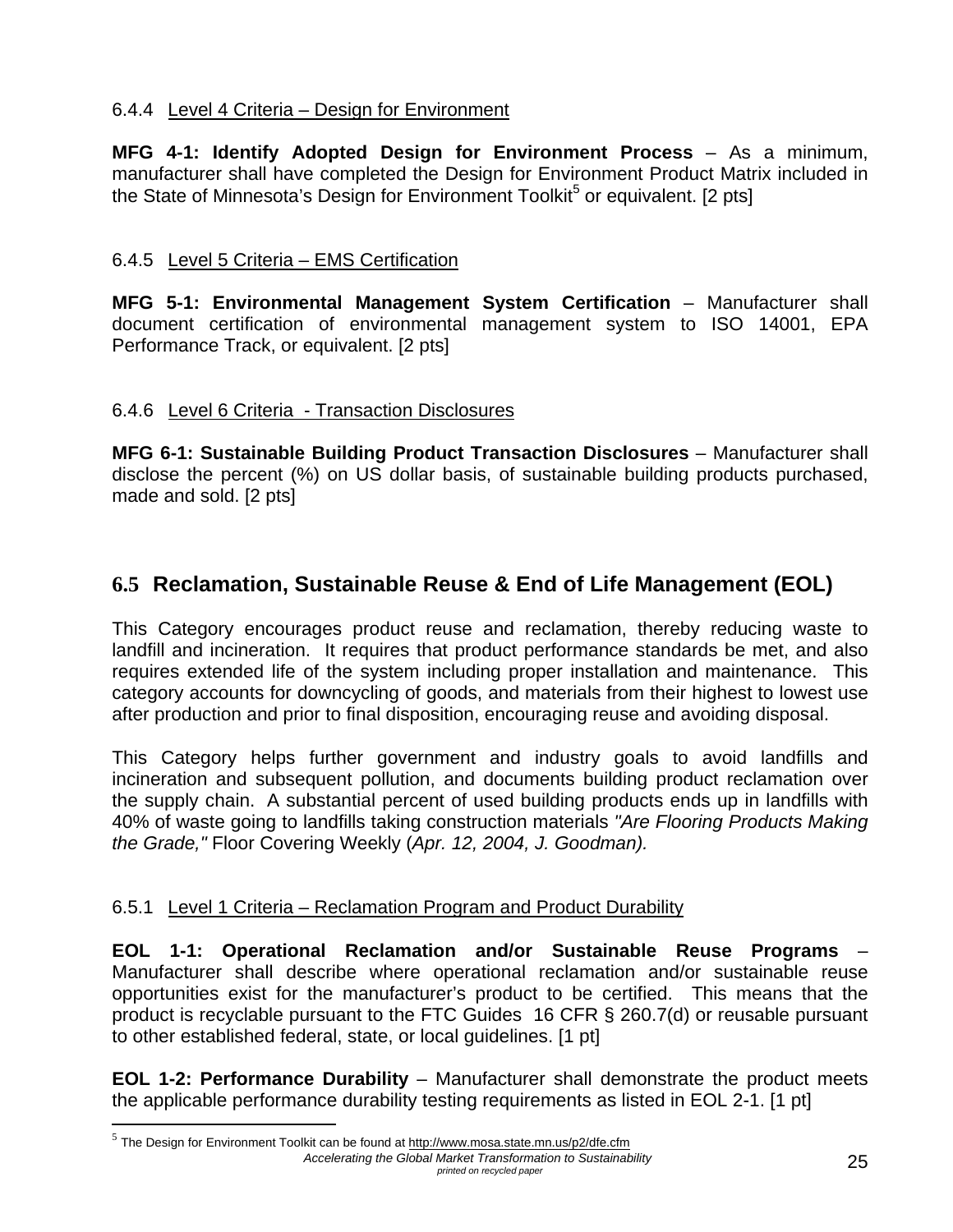#### 6.5.2 Level 2 Criteria – Extended Product Life & 1-6% Product Reclamation

**EOL 2-1: Extended Product Life of System** - Extended Product Life of the System requires the manufacturer certifies pursuant to section 7, that: the certified product meets the following applicable performance durability requirements for its product:. Approved consensus or recognized government performance standard for the applicable building product or material submitted by the manufacturer in its cerification application.

In addition, building product manufacturers and dealers are to recommend to the customer in writing that recommended manufacturer maintenance procedures are followed. [2 pts]

**EOL 2-2 to 2-4: 1-6% Product Reclamation and/or Reuse –** Manufacturer shall document product reclamation and/or reuse rate of -1-6% . Reclamation and/or reuse rate shall be calculated as follows:

Reclamation-Reuse Rate = kgs of all product reclaimed (annually) kg of annual production of product being certified

EOL 2-2: 1 pt  $-1-2\%$ EOL 2-3: additional 1 pt  $-3-4%$ EOL 2-4: additional 1 pt  $-5.6\%$ .

Total of 3 pts maximum

[1 point awarded for every 2% reclamation-reuse rate from 1% to 6%] Higher points in the 1 to 6% range will reward new recycling programs and encourage manufacturers to recycle.

6.5.3 Level 3 Criteria – 7-12% Product Reclamation

**EOL 3-1 to 3-3: 7-12% Product Reclamation and/or Reuse –** Manufacturer shall document product reclamation and/or reuse rate of 7-12% . Reclamation and/or reuse rate shall be calculated as described in Section 6.5.2 [1 point awarded for every 2% reclamation rate.]

EOL 3-1: 1 pt  $-7 - 8\%$ : EOL 3-2: additional 1 pt  $-9-10\%$ EOL 3-3: additional 1 pt - 11-12%.

Total of 3 pts maximum

#### 6.5.4 Level 4 Criteria – 13-20% Product Reclamation-Reuse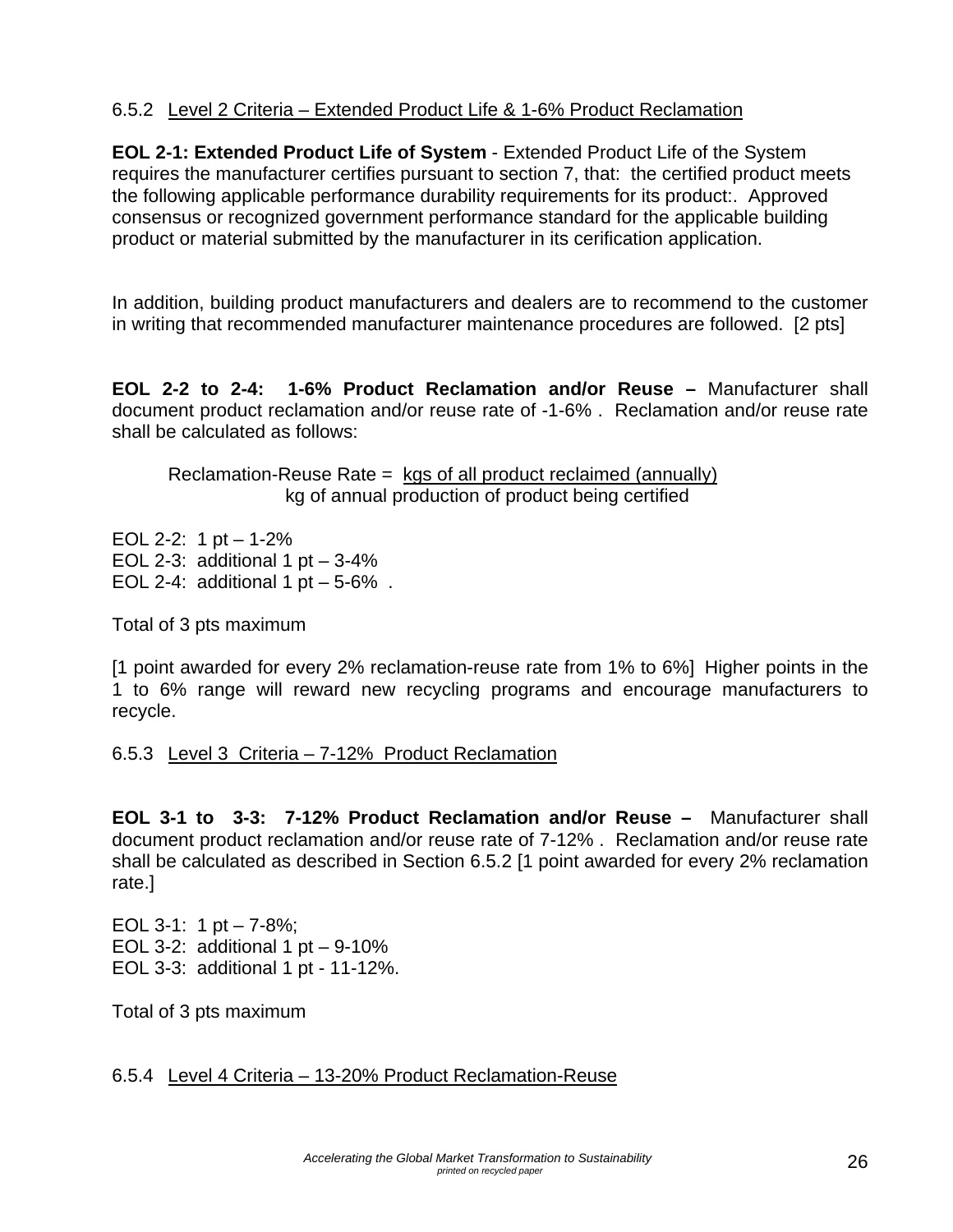**EOL 4-1 to 4-4: 13-20% Product Reclamation and/or Reuse** - Manufacturer shall document product reclamation-reuse rate of 13-20% . Reclamation-reuse rate shall be calculated as described in Section 6.52 [1 point awarded for every 2% reclamation rate.]

EOL 4-1: 1 pt – 13-14% EOL 4-2: additional 1 pt - 15-16% EOL 4-3: additional 1 pt - 17-18% EOL 4-4: additional 1 pt - 19-20%

Total of 4 pts maximum

6.5.5 Level 5 Criteria – 21-30% Product Reclamation-Reuse

**EOL 5-1 to 5-5: 21- 30% Product Reclamation and/or Reuse** - Manufacturer shall document product reclamation-reuse rate of 21-30% . Reclamation-reuse rate shall be calculated as described in Section 6.52 [1 point awarded for every 2% reclamation rate.]

EOL 5-1: 1 pt – 21-22% EOL 5-2: additional 1 pt – 23-24% EOL 5-3: additional 1 pt  $-25-26%$ EOL 5-4: additional 1 pt - 27-28% EOL 5-5: additional 1 pt - 29-30%

Total of 5 points maximum

6.5.6 Level 6 Criteria - Greater than 30% Product Reclamation-Reuse

**EOL 6-1 to 6-11: Greater than 30% Product Reclamation and/or Reuse** - Manufacturer shall document product reclamation-reuse rate of greater than 30%. Reclamation-reuse rate shall be calculated as described in Section 6.5.2 [1 point awarded for every 2% reclamation-reuse rate up to 40%.] *All points awarded above 38% reclamation are innovation points*.

EOL 6-1: 31-32% – 1 pt EOL 6-2: 33-34% – additional 1 pt EOL 6-3: 35-36% – additional 1 pt EOL 6-4: 37-38% – additional 1 pt EOL 6-5: 39-40% – additional 2 pts EOL 6-6: 41-49% - additional 2 pts EOL 6-7: 50-59% - additional 2 pts EOL 6-8: 60-69% - additional 2 pts EOL 6-9: 70-79% - additional 2 pts EOL 6-10: 80-89% - additional 2 pts EOL 6-11: 90-100% - additional 2 pts

Total of 14 innovation points maximum: EOL 6-5 to EOL 6-11.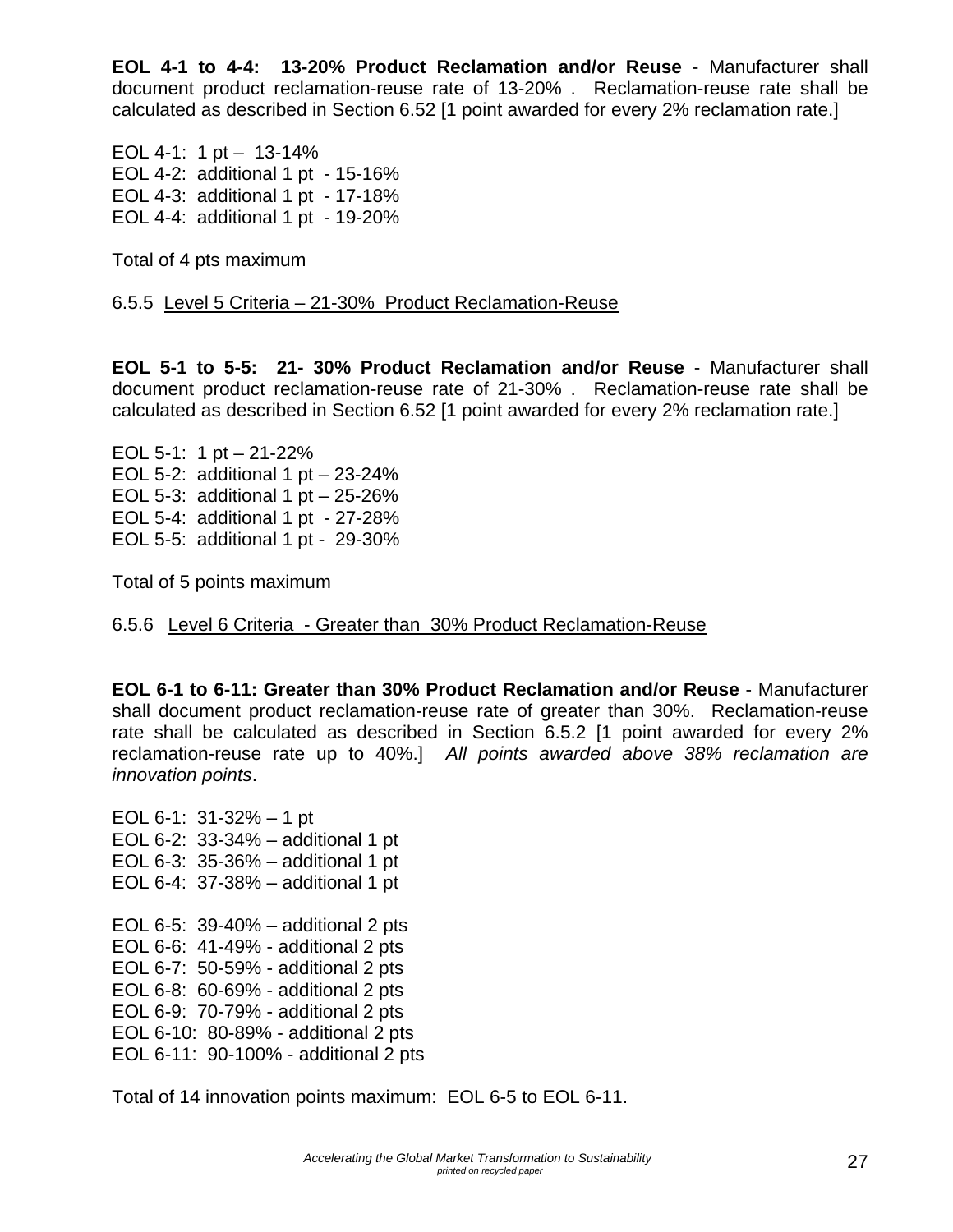**6.6 Innovation** [15 pts max. for any innovation credits whether or not it includes 6.6.1 – to 6.6.2]

6.6.1 Innovation credits must be applied for and approved and are submitted by applicants to address topics that will further the promotion of Sustainable Building Products*.*

#### 6.6.2 Specific Innovation Credit for Dematerialization:

Credit is provided for process, and product or product lines that provide equal function using less material by percent weight per square foot, which reduces impacts as measured over all product stages. The intent for this credit is to use design innovation to achieve dematerialization. [2-5 pts].

# **6.7 Sustainable/EPP Building Product Supply Chain Achievement Matrix**

Provided below in Table 3 is the Sustainable/EPP Building Product Supply Chain Achievement Matrix, summarizing each of the criteria presented above.

# **Sustainable/EPP Building Product Supply Chain Achievement Matrix**

*Covers all buildingproduct stages*: raw materials, transportation, manufacturing, use, & final disposition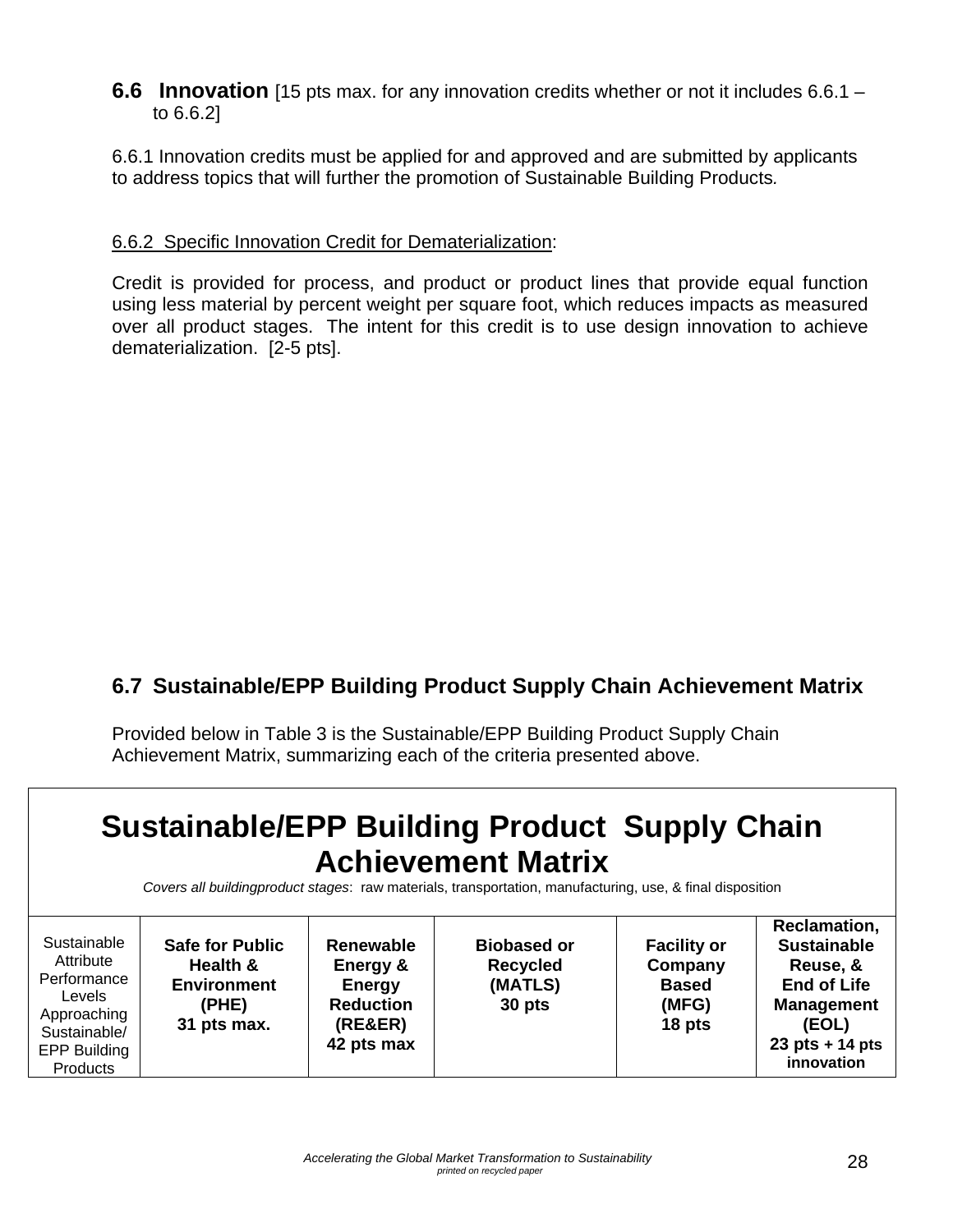| Level 1<br>[all pre-<br>requisites]<br>[point<br>level] | PHE 1-1: Feedstock<br>Inventory<br>Documentation [1pt]<br>PHE 1-2: Input<br><b>Stockholm Chemicals</b><br>[1pt]<br>PHE 1-3: Output<br><b>Stockholm Chemicals</b><br>$[1 \text{ pt}]$                                                                                                                                           | <b>RE&amp;ER 1-1:</b><br>Energy<br>Inventory [1 pt]<br>Manufacturing<br><b>Facility Only</b>                                                                                                                                                                                                             | <b>MATLS 1-1: Inventory</b><br><b>Biobased and Recycled</b><br><b>Content Materials [2pts]</b>                                                                                                                                                                                                                                 | <b>MFG 1-1: EMS</b><br>Environmental<br>Policy & Targets [1<br>pt]<br>MFG 1-2: Social<br>Equity Reports [1<br>pt. Manufacturer] | <b>EOL 1-1:</b><br>Operational<br>Reclamation<br>Program [1 pt]<br><b>EOL 1-2:</b><br>Performance<br>Durability [1 pt]                                                  |
|---------------------------------------------------------|--------------------------------------------------------------------------------------------------------------------------------------------------------------------------------------------------------------------------------------------------------------------------------------------------------------------------------|----------------------------------------------------------------------------------------------------------------------------------------------------------------------------------------------------------------------------------------------------------------------------------------------------------|--------------------------------------------------------------------------------------------------------------------------------------------------------------------------------------------------------------------------------------------------------------------------------------------------------------------------------|---------------------------------------------------------------------------------------------------------------------------------|-------------------------------------------------------------------------------------------------------------------------------------------------------------------------|
| Level <sub>2</sub><br>[point<br>level]                  | PHE 2-1: Inventory<br>Human Health and<br><b>Ecological Chemical</b><br>Emissions [2 pts]<br>PHE 2-2: Inventory<br>Air, Water & Waste<br>Pollutants [2 pts]<br>PHE 2-4: Reductions<br><b>Beyond Compliance</b><br>[8pts]                                                                                                       | Manufacturing<br><b>Facility Only:</b><br><b>RE&amp;ER 2-1:</b><br>1% Renewable<br>or 0.2-0.5%<br>Energy Red. [2<br>pts<br><b>RE&amp;ER 2-2:</b><br>Cleaner &<br>Greener Cert.<br>Level 2[1pt]                                                                                                           | <b>MATLS 2-1: 5%</b><br>biobased or recycled<br>content [1 pt]<br>Individual points can be<br>achieved for<br>postconsumer,<br>biobased &/or post<br>industrial/preconsumer.<br><b>MATLS 2-2: 10% [1pt]</b><br><b>MATLS 2-3: 15% [1pt]</b><br>MATLS 2-4: 20% [1pt]                                                             | MFG 2-1: Social<br><b>Equity Reports [1</b><br>pt. Supplier]<br><b>MFG 2-2: LCA</b><br>Process [4 pts]                          | <b>EOL 2-1:</b><br><b>Extended Product</b><br>Life of System [2<br>pts]<br>EOL 2-2: $-$ 2-4,<br>1-6% Product<br><b>Reclamation &amp;</b><br>Reuse [1 pt every<br>$2%$ ] |
| Level 3<br>[point<br>level]                             | PHE 3-1: 10-25%<br>Reduction in Toxic &<br>Media Pollutants (2<br>pts)<br>PHE 3-2: Minimize<br>Indoor Air VOCs (1pt)<br>PHE 3-3: Minimize<br><b>Indoor Air</b><br>Carcinogenic VOCs<br>[1pt]<br>PHE 3-4: Green<br><b>Cleaning Procedures</b><br>$[1 \text{ pt}]$<br>PHE 3-5: Green<br>Primary Installation<br>Materials [2 pt] | <b>Manufacturing</b><br><b>Facility Only:</b><br><b>RE&amp;ER 3-1:</b><br>2% Renewable<br>or 0.5-1% Energy<br>Red. [2 pts]<br><b>RE&amp;ER 3-2: 5%,</b><br>1.1-2% [2pts]<br><b>RE&amp;ER 3-3: 8%.</b><br>2.1-4% [2pts]<br><b>RE&amp;ER 3-4:</b><br><b>Climate Change</b><br>Emission<br>Reductions [1pt] | <b>MATLS 3-1: 25%</b><br>biobased or recycled<br>content [1 pt] individual<br>points can be achieved<br>for postconsumer,<br>biobased &/or post<br>industrial/preconsumer<br>MATLS 3-2: 30% [1pt]<br>MATLS 3-3: 35% [1pt]<br><b>MATLS 3-4: 40% [1pt]</b>                                                                       | MFG $3-1 - 3-3$ :<br>Transparent<br><b>Materials</b><br>Reclamation<br>Systems [5 pts]<br>max]                                  | EOL 3-1-3-3: 7-<br>12% Product<br><b>Reclamation &amp;</b><br>Reuse [1 pt<br>every 2%]                                                                                  |
| Level 4<br>[point<br>level]                             | <b>PHE 4-1: 26-50%</b><br>Reduction in Toxic &<br>Media Pollutants [2<br>pts]<br>PHE 4-2: Minimize<br>Indoor Formaldehyde<br>Emissions [1pt]                                                                                                                                                                                   | <b>Manufacturing</b><br><b>Facility Only:</b><br><b>RE&amp;ER 4-1:</b><br>11%<br>Renewable or<br>5-7% Energy<br>Red. [2pts]<br><b>RE&amp;ER 4-2:</b><br>15%, 8-20%<br>[2pts]<br><b>RE&amp;ER 4-3:</b><br>20%, 21-30%<br>[2pts]                                                                           | Individual points can be<br>achieved for<br>postconsumer,<br>biobased &/or post<br>industrial/preconsumer.<br>Biobased must be<br>organic w/BMPs<br>Separate calculation for<br>carpet & fabric &<br>apparel from level 4<br>through 6<br>MATLS 4-2: 45% [1pt]<br><b>MATLS 4-3: 50% [2pts]</b><br>MATLS 4-4: 60% [3, 4<br>pts] | MFG 4-1: Identify<br><b>Adopted Design</b><br>for Environment<br>Process [2 pts]                                                | $EOL 4-1 - 4-4$ :<br><b>13-20% Product</b><br>Reclamation &<br>Reuse [1 pt<br>every 2%]                                                                                 |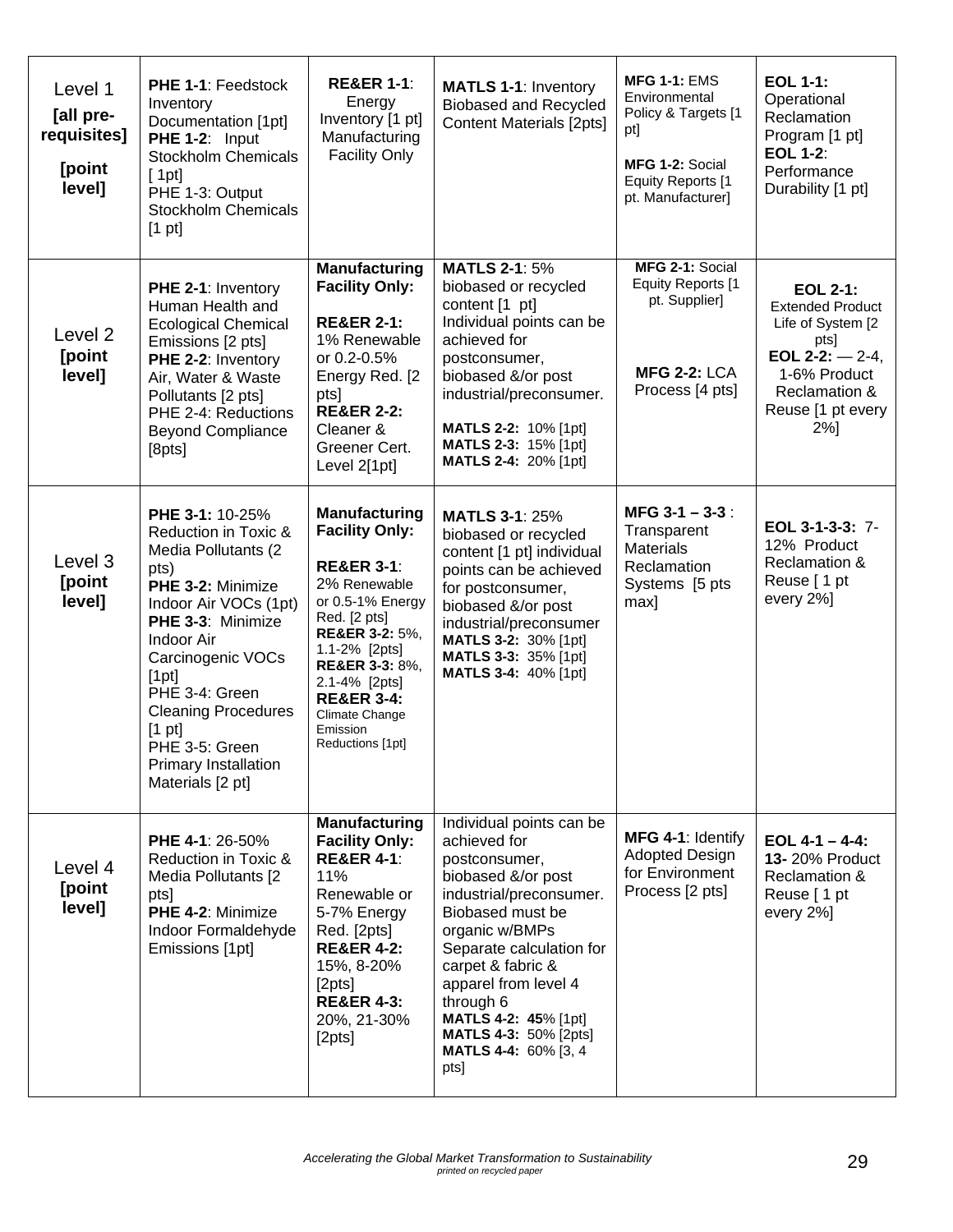| Level 5<br>[point<br>level] | <b>PHE 5-1: 51-75%</b><br>Reduction in Toxic &<br><b>Media Pollutants</b><br>[2pts]<br>PHE 5-2: Supply<br>Chain inventory and<br>limit on Stockholm<br>Chemicals [3 pts<br>total] | Manufacturing<br><b>Facility Only:</b><br><b>RE&amp;ER 5-1:</b><br>26%<br>Renewable or<br>31-40% Energy<br>Red. [2 pts]<br><b>RE&amp;ER 5-2:</b><br>35%, 41-50%<br>[2pts]<br><b>RE&amp;ER 5-3:</b><br>50%, 51-100%<br>$[4 \text{ pts}]$<br>Upstream:<br><b>RE&amp;ER 5-5: 1-</b><br>9%, 0.5-7% [3<br>pts]<br><b>RE&amp;ER 5-6:</b><br>10-18%, 8-20%<br>$[2 \text{ pts}]$ | Individual points can be<br>achieved for<br>postconsumer,<br>biobased &/or post<br>industrial/preconsumer.<br>Biobased must be<br>organic w/BMPs<br><b>MATLS 5-2: 70% [2pts]</b><br><b>MATLS 5-3: 75% [3pts]</b><br><b>MATLS 5-4: 80% [4pts]</b>                                                                   | <b>MFG 5-1:</b><br>Environmental<br>Management<br>System<br>Certification [2 pts]                      | EOL 5-1-5-5: 21-<br>30% Product<br><b>Reclamation &amp;</b><br>Reuse [1 pt every<br>$2%$ ]                                      |
|-----------------------------|-----------------------------------------------------------------------------------------------------------------------------------------------------------------------------------|--------------------------------------------------------------------------------------------------------------------------------------------------------------------------------------------------------------------------------------------------------------------------------------------------------------------------------------------------------------------------|--------------------------------------------------------------------------------------------------------------------------------------------------------------------------------------------------------------------------------------------------------------------------------------------------------------------|--------------------------------------------------------------------------------------------------------|---------------------------------------------------------------------------------------------------------------------------------|
| Level 6<br>[point<br>level] | <b>PHE 6-1: No or De</b><br>Minimis Toxic &<br>Media Pollutants [3<br>pts]                                                                                                        | Upstream &<br><b>Cleaner Fuels</b><br><b>RE&amp;ER 6-1:</b><br>19-27%<br>Renewable or<br>21-40% Energy<br>Red. [2 pts]<br><b>RE&amp;ER 6-2:</b><br>$28 - 35% + 41$<br>100% [4pts]<br><b>RE&amp;ER 7-1:</b><br>Cleaner fuels.<br>1% [3pts]<br>2% [6pts]                                                                                                                   | Biobased or recycled<br>content. Individual<br>points can be achieved<br>for postconsumer,<br>biobased &/or post<br>industrial/preconsumer.<br>Biobased must be<br>organic w/BMPs<br><b>MATLS 6-2: 88% [2pts]</b><br>MATLS 6-3: 91% [2, 4<br>pts]<br>MATLS 6-4: 94% [2, 4]<br>pts]<br><b>MATLS 6-5: 97% [5pts]</b> | <b>MFG 6-1:</b><br>Sustainable/EPP<br><b>Building Product</b><br>Transaction<br>Disclosures [2<br>pts] | EOL 6-1: $30\%$<br>or More Product<br>Reclamation &<br>Reuse [1 pt every<br>2% until 38%].<br>[2 pts every 10%<br>from 39-100%] |

# 7. CERTIFICATION OF COMPLIANCE WITH STANDARD

In order to claim conformance with this standard, manufacturers must comply with the following requirements.

#### 7.1 **Declaration of Level of Conformance and Metrics**

7.1.1 Building Product manufacturer shall provide Statement of the Achievement Level it has attained based on specific Sustainable/EPP Attribute Performance for all product stages. The Gold/EPP and Platinum/EPP levels will be highly differentiated recognizing superior performance. Achievement levels are designated as follows:

#### **ACHIEVEMENT LEVELS:**

| Sustainable Building Product Achievement               | 28 to 40 points  |
|--------------------------------------------------------|------------------|
| Silver Sustainable Building Product Achievement        | 41 to 60 points  |
| Gold\EPP Sustainable Building Product Achievement      | 61 to 89 points  |
| Platinum\EPP Sustainable Building Product Achievement: | 90 to 165 points |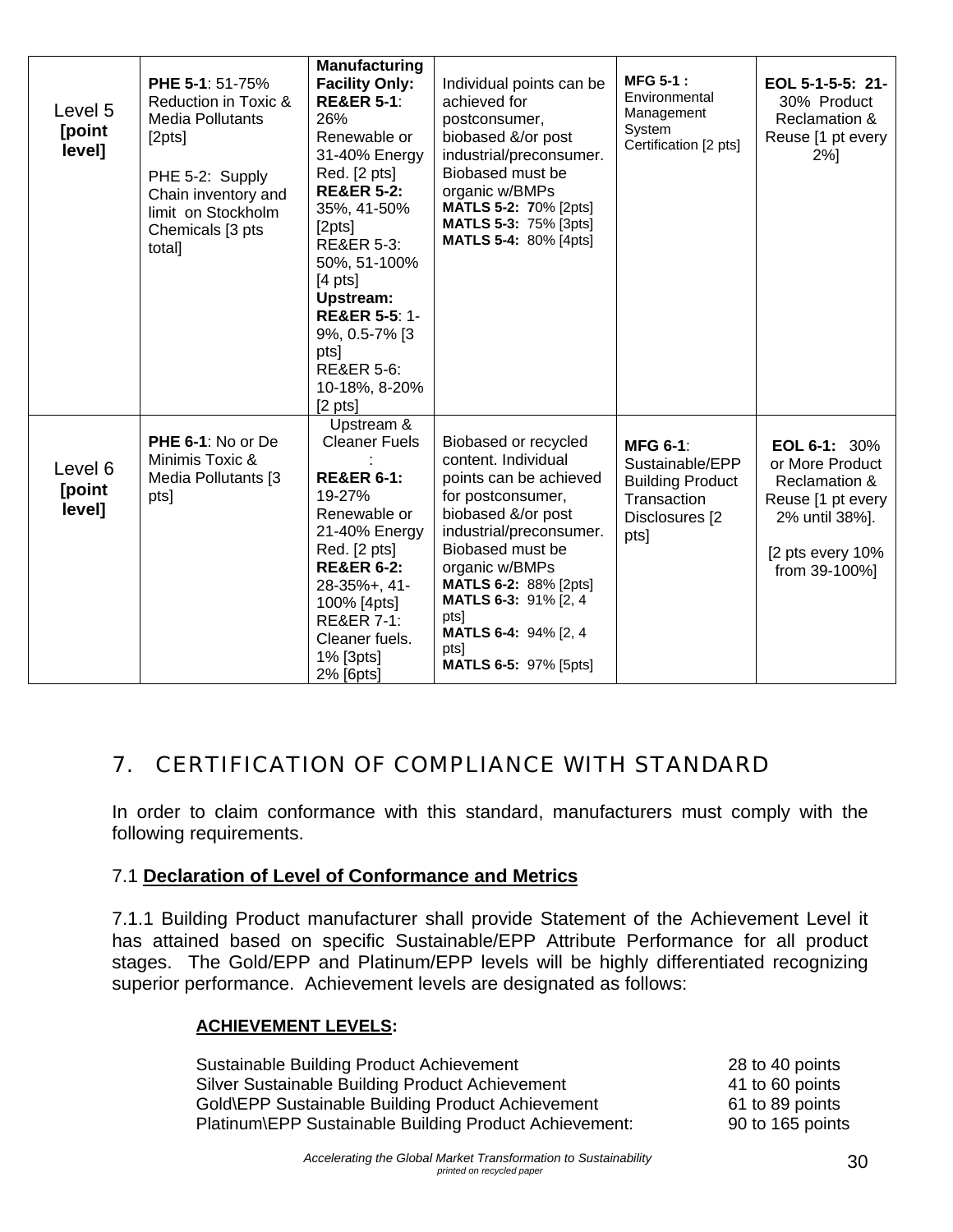7.1.2 Building Product manufacturer shall provide metrics that demonstrate the specific achievement level and these will be made publicly available. Manufacturer shall disclose by weight, achieved percent total post industrial/preconsumer and post consumer recycled content, and percent biobased content.

7.1.3 Building Product manufacturers shall provide results including of any publicly available life cycle assessments, if used, that comply with ISO LCA General Principles Standard pursuant to 5.1

7.1.4 Certification is good for 3 years.

7.1.5 The minimum certification level of 28 points for Certified Sustainable Building Product Achievement will be evaluated two years after Standard first amendment, to adjust the point total toward higher achievement.

**7.2 Express Warranty or Equivalent Option.** Building Product suppliers and manufacturers adhering to this standard expressly warrant in a certification in section 7 submitted along with the level of sustainable attributes achieved in section 6 for their products: "The building product vendor/manufacturer expressly warrants as part of its purchase agreement, that the data and responses to the information requests of this standard are accurate and reliable to the best of the building product vendor's/manufacturer's knowledge."

This express warranty is a general requirement for adherence to this standard; this warranty and its documentation will be publicly available.

**7.2.1 Equivalent Option**. An equivalent option can be used satisfying § 7.1, in lieu of providing the express warranty above for general adherence to this standard. To do this, building product suppliers and manufacturers must certify in writing that their communications regarding this standard and applicable sections, comply with the Federal Trade Commission *Environmental Marketing Guides* at 16 C.F.R. Part 260 (1998) for accurate, reliable, and documented communications: http://www.ftc.gov/bcp/grnrule/guides980427.htm.

This certification must also state that "both the express and implied meaning of the certification about the data, responses to information, and provisions of the standard, is reasonable and based on competent and reliable scientific evidence prepared by qualified professionals in the relevant area, using procedures to produce accurate and reliable results." See 16 C.F.R. § 260.5. Further, such certification and its documentation will be publicly available.

## **7.3Auditing**

Accelerating the Global Market Transformation to Sustainability **31**<br>*printed on recycled paper* **7.3.1 Submittal, Data Audit & Approval:** Building Product manufacturers and suppliers must submit to MTS, certification documentation and the required fee. All applications and necessary documentation submitted will undergo a certification and data audit and review conducted by MTS or its agent, and within 60 days a response for the data audit and review will be generated which can be if all required certifications are made, a letter of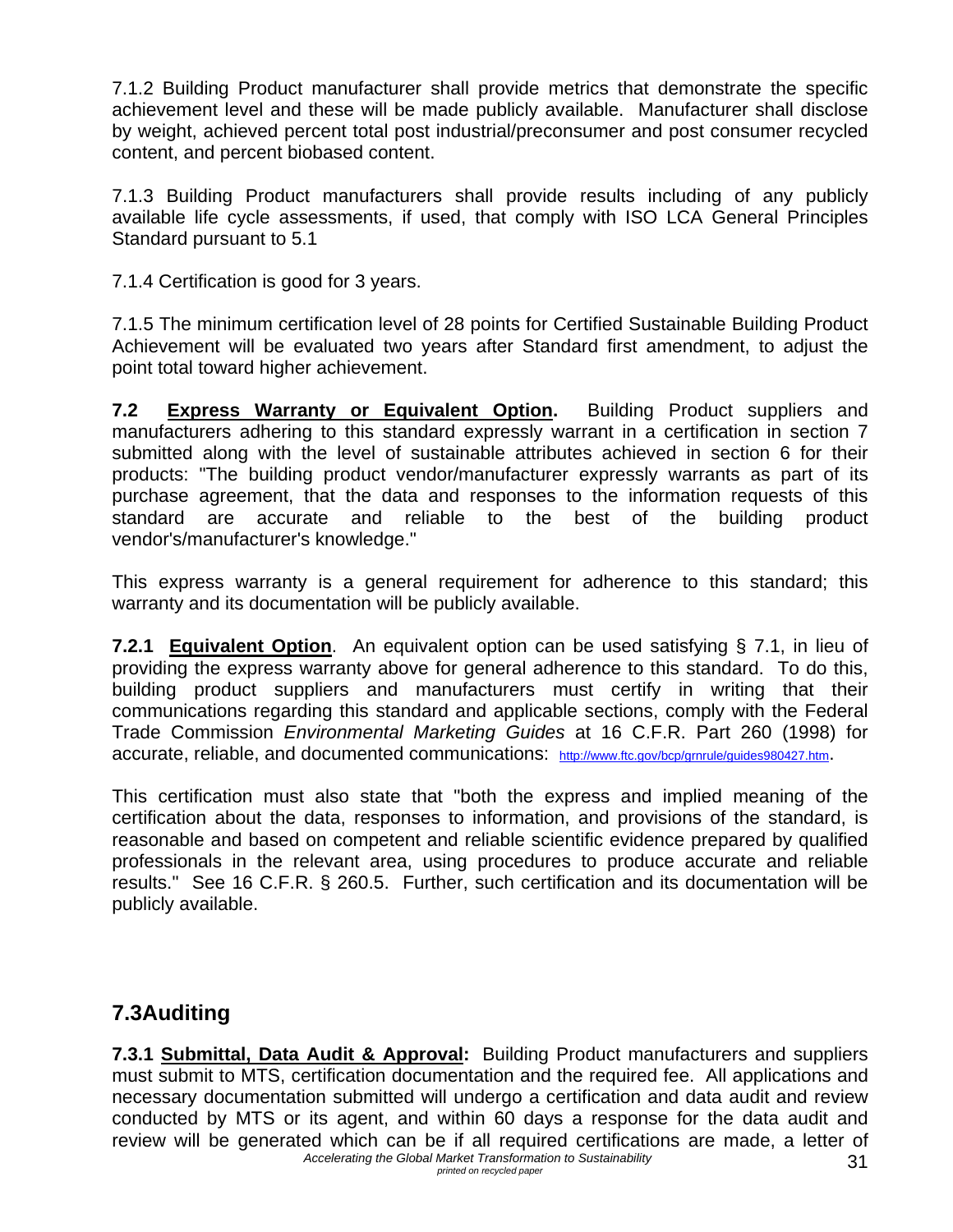compliance by MTS and right to use the label pursuant to section 5.2. This letter of compliance constitutes a recognized product certification.

One Hundred percent of all certifications will undergo this data audit and review.

**7.3.2 Random field audits** at no additional charge to the audited party, will be conducted as follows:

- **Sustainable Building Product Achievement:** 10% of certified population audited
- **Silver Sustainable Building Product Achievement:** 25% of certified population audited.
- **Gold/EPP Sustainable Building Product Achievement:** 100% of certified population audited
- **Platinum/EPP Sustainable Building Product Achievement:** 100%of certified population audited

The preceding field audit percentages are based on the greater need to validate the accuracy of higher level claims.

## **7.4Decertification**

**7.4.1** Upon a bona fide showing of noncompliance with the Standard including permitted labeling, MTS will require a certifier to demonstrate that its certification with the Standard is accurate and not misleading. A certification can be decertified by MTS where the certification is materially inaccurate or misleading, and after written notification, the certifier has not demonstrated to the contrary. A hearing may be requested by the certifier, and a appeal may be made to the MTS Board which will decide the matter within 30 days and whose decision is final with no right of review.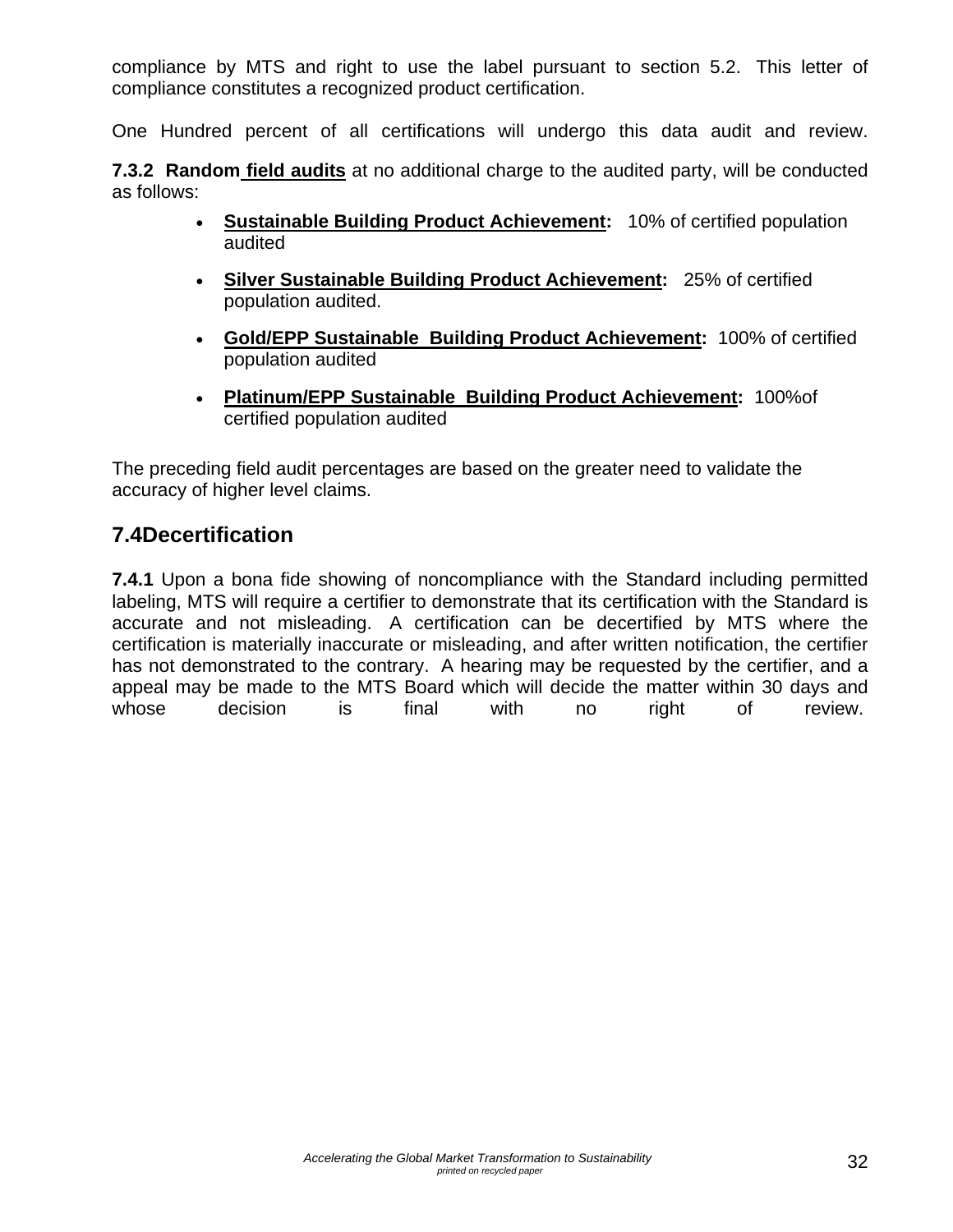# **Appendix A (Informative)**

# **Guidance on the Use of the Sustainable/EPP Building Product Standard**

## *A.1 General Guidance*

The leading stakeholders in the building product industry are striving to become more sustainable. The global building product Industry uses many chemicals and processes affecting human health and environment. Encouragingly, a number of corporate building product leaders have substantially reducing their environmental burdens, while improving social and economic equity throughout the supply chain.

This Sustainable/EPP Building Product Standard is a way for leaders in the industry to foster innovation and capture environmental, economic and social benefits associated with a transition to sustainability. Participants in this Standard recognize that a major transition is necessary given the "weight of evidence" regarding the condition of the global environment and need for improved economic and social prosperity. There is a great opportunity to create life-affirming sustainable products with substantial global value.

By applying this Standard, stakeholders throughout the building product supply chain will significantly and continuously improve their sustainable product performance realizing:

- $\triangleright$  Design innovation by thoughtful consideration of materials and resources.
- ¾ Value added materials and products designed for safe reclamation and reuse.
- $\triangleright$  Ecological restoration.
- $\triangleright$  Long term strengthened customer relationships by offering cutting edge solutions to environmental problems.
- $\triangleright$  A shared environmental agenda serving local communities.
- $\triangleright$  Reduced liability and need for regulation.
- $\triangleright$  Compatibility with other market trends such as clean vehicles, sustainable government procurement, and growing consumer demand for sustainable products.

## *A.2 Sustainably Produced Biobased Material Performance Attributes*

- Enhance environmental quality and natural resources including local watersheds, native vegetation, habitat and forest ecosystems
- Reduce and eliminate toxic substances
- Reduce release of green house gases; nitrous oxide, methane, carbon dioxide
- Reduce reliance on non-renewable resources and increased use of renewable resources and energy
- Diversify crops (including livestock) and cultural practices to enhance the biological and economic stability of the farm